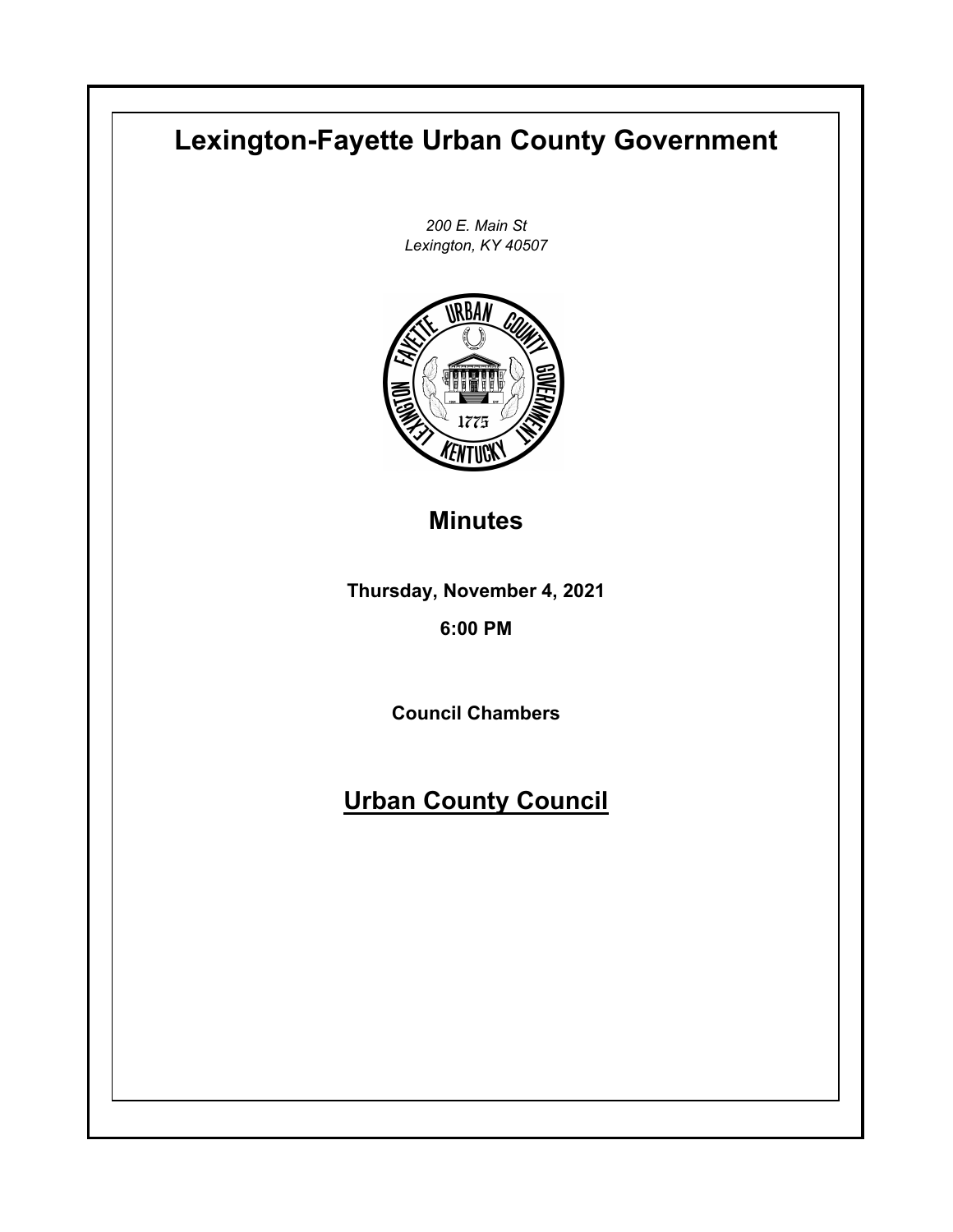# **I. Roll Call**

Present 15 - Steve Kay; Josh McCurn; Richard Moloney; Susan Lamb; Hannah LeGris; Whitney Baxter; Amanda Bledsoe; Fred Brown; Chuck Ellinger II; James Brown; David Kloiber; Preston Worley; Jennifer Reynolds; Liz Sheehan and Kathy Plomin

**Absent** 0

# **II. Invocation**

# **III. Minutes of the Previous Meetings**

**A motion was made by Council Member Chuck Ellinger II, seconded by Council Member Kathy Plomin, that this Minutes be Approved.The motion PASSED by unanimous vote.**

# **IV. Presentations**

**Received and Filed**

**Received and Filed**

**Received and Filed**

# **V. Ordinances – Second Reading**

**1.** An Ordinance pursuant to Section 2-1(a) of the Code of Ordinances of the Lexington-Fayette Urban County Government, adopting a schedule of meetings for the Council for the calendar year 2022. [Council Office, Maynard]

> **A motion was made by Council Member Lamb, seconded by Council Member Ellinger, that this Ordinance be Approved.The motion PASSED by the following vote:**

Aye: 15 - Steve Kay; Josh McCurn; Richard Moloney; Susan Lamb; Hannah LeGris; Whitney Baxter; Amanda Bledsoe; Fred Brown; Chuck Ellinger; James Brown; David Kloiber; Preston Worley; Jennifer Reynolds; Liz Sheehan and Kathy Plomin

**Nay:** 0

**Absent:** 0

**2.** An Ordinance changing the zone from a Neighborhood Business (B-1) zone to a Planned Neighborhood Residential (R-3) zone, for 0.32 net (0.47 gross) acre, for properties located at 309, 311 and 315 Race St. and 431 and 433 E. Third St. (Lexington Home Ownership; Council District 1). Approval 10-0 **(To Be Heard By December 22, 2021)** [Div. of Planning, Duncan]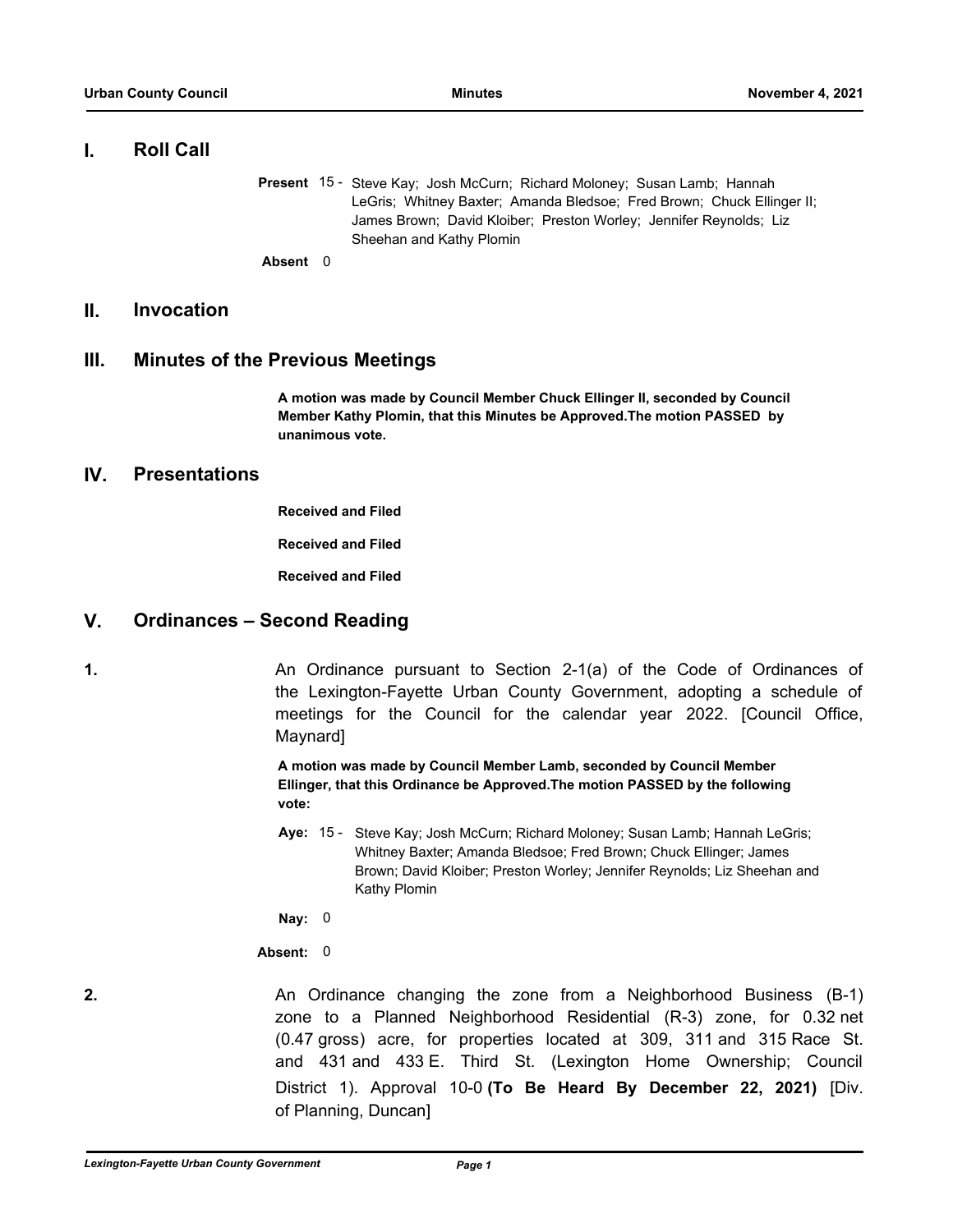**A motion was made by Council Member Lamb, seconded by Council Member Ellinger, that this Ordinance be Approved.The motion PASSED by the following vote:**

Aye: 15 - Steve Kay; Josh McCurn; Richard Moloney; Susan Lamb; Hannah LeGris; Whitney Baxter; Amanda Bledsoe; Fred Brown; Chuck Ellinger; James Brown; David Kloiber; Preston Worley; Jennifer Reynolds; Liz Sheehan and Kathy Plomin

**Nay:** 0

**Absent:** 0

**4.** An Ordinance suspending Ordinance No. 292-2005 for the submission of the Mayor's proposed annual operating and capital improvements Budgets for FY 2023, and directing that these Budgets be submitted to the Urban County Council by no later than April 19, 2022. [Council Office, Maynard]

> **A motion was made by Council Member Lamb, seconded by Council Member Ellinger, that this Ordinance be Approved.The motion PASSED by the following vote:**

**Aye:** Steve Kay; Josh McCurn; Richard Moloney; Susan Lamb; Hannah LeGris; Whitney Baxter; Amanda Bledsoe; Fred Brown; Chuck Ellinger; James Brown; David Kloiber; Preston Worley; Jennifer Reynolds; Liz Sheehan and Kathy Plomin Aye:  $15 -$ 

**Nay:** 0

**Absent:** 0

**3. An Ordinance changing the zone from a Wholesale and Warehouse** Business (B-4) zone to a Restricted Light Industrial (I-1) zone, for 2.33 net (2.49 gross) acres, for property located at 720-740 National Ave., and for 1.69 net (2.41 gross) acres, for property located at 737 National Ave. (Walker Properties of Central KY, LLC; Council District 3). Approval 10-0 (**To Be Heard By December 22, 2021**) [Div. of Planning, Duncan]

> **A motion was made by Council Member Lamb, seconded by Council Member Ellinger, that this Ordinance be Approved.The motion PASSED by the following vote:**

Aye: 15 - Steve Kay; Josh McCurn; Richard Moloney; Susan Lamb; Hannah LeGris; Whitney Baxter; Amanda Bledsoe; Fred Brown; Chuck Ellinger; James Brown; David Kloiber; Preston Worley; Jennifer Reynolds; Liz Sheehan and Kathy Plomin

**Nay:** 0

**Absent:** 0

**5.** An Ordinance amending certain of the Budgets of the Lexington-Fayette Urban County Government for VisitLex in the amount of \$1,000,000 out of American Rescue Plan Act Funds as approved at Work Session October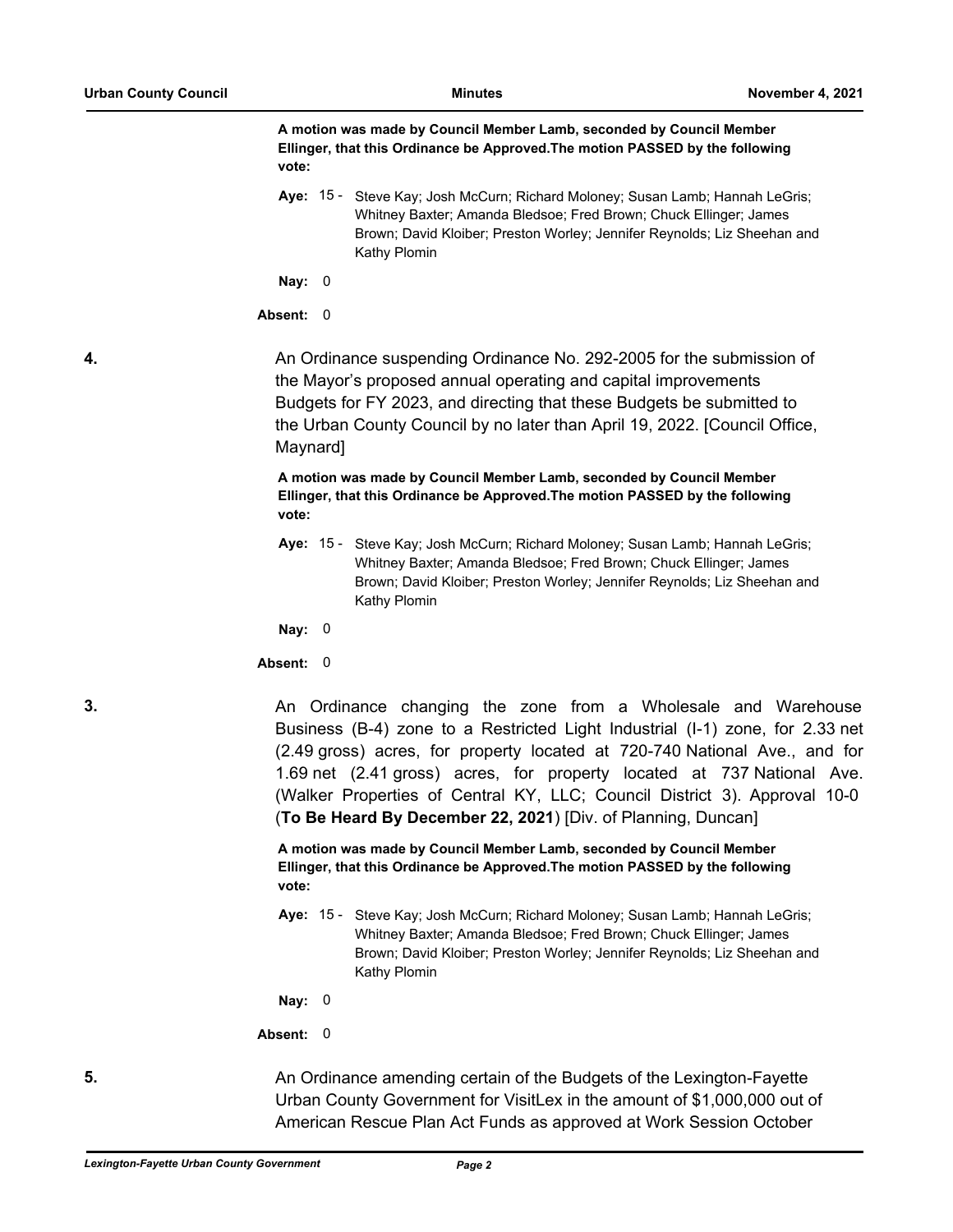26, 2021, and appropriating and re-appropriating funds, Schedule No. 17. [Council Office, Maynard]

**A motion was made by Council Member Lamb, seconded by Council Member Ellinger, that this Ordinance be Approved.The motion PASSED by the following vote:**

Aye: 15 - Steve Kay; Josh McCurn; Richard Moloney; Susan Lamb; Hannah LeGris; Whitney Baxter; Amanda Bledsoe; Fred Brown; Chuck Ellinger; James Brown; David Kloiber; Preston Worley; Jennifer Reynolds; Liz Sheehan and Kathy Plomin

**Nay:** 0

**Absent:** 0

**6.** An Ordinance amending certain of the Budgets of the Lexington-Fayette Urban County Government for Affordable Housing in the amount of \$10,000,000 out of American Rescue Plan Act Funds as approved at Work Session October 26, 2021, and appropriating and re-appropriating funds, Schedule No. 18. [Council Office, Maynard]

> **A motion was made by Council Member Lamb, seconded by Council Member Ellinger, that this Ordinance be Approved.The motion PASSED by the following vote:**

Aye: 15 - Steve Kay; Josh McCurn; Richard Moloney; Susan Lamb; Hannah LeGris; Whitney Baxter; Amanda Bledsoe; Fred Brown; Chuck Ellinger; James Brown; David Kloiber; Preston Worley; Jennifer Reynolds; Liz Sheehan and Kathy Plomin

**Nay:** 0

## **Absent:** 0

**7. An Ordinance amending certain of the Budgets of the Lexington-Fayette** Urban County Government for broadband infrastructure in the amount of \$30,000 out of American Rescue Plan Act Funds as approved at Work Session October 26, 2021, and appropriating and re-appropriating funds, Schedule No. 19. [Council Office, Maynard]

> **A motion was made by Council Member Lamb, seconded by Council Member Ellinger, that this Ordinance be Approved.The motion PASSED by the following vote:**

Aye: 15 - Steve Kay; Josh McCurn; Richard Moloney; Susan Lamb; Hannah LeGris; Whitney Baxter; Amanda Bledsoe; Fred Brown; Chuck Ellinger; James Brown; David Kloiber; Preston Worley; Jennifer Reynolds; Liz Sheehan and Kathy Plomin

**Nay:** 0

**Absent:** 0

**8.** An Ordinance amending certain of the Budgets of the Lexington-Fayette Urban County Government for overnight shelter in the amount of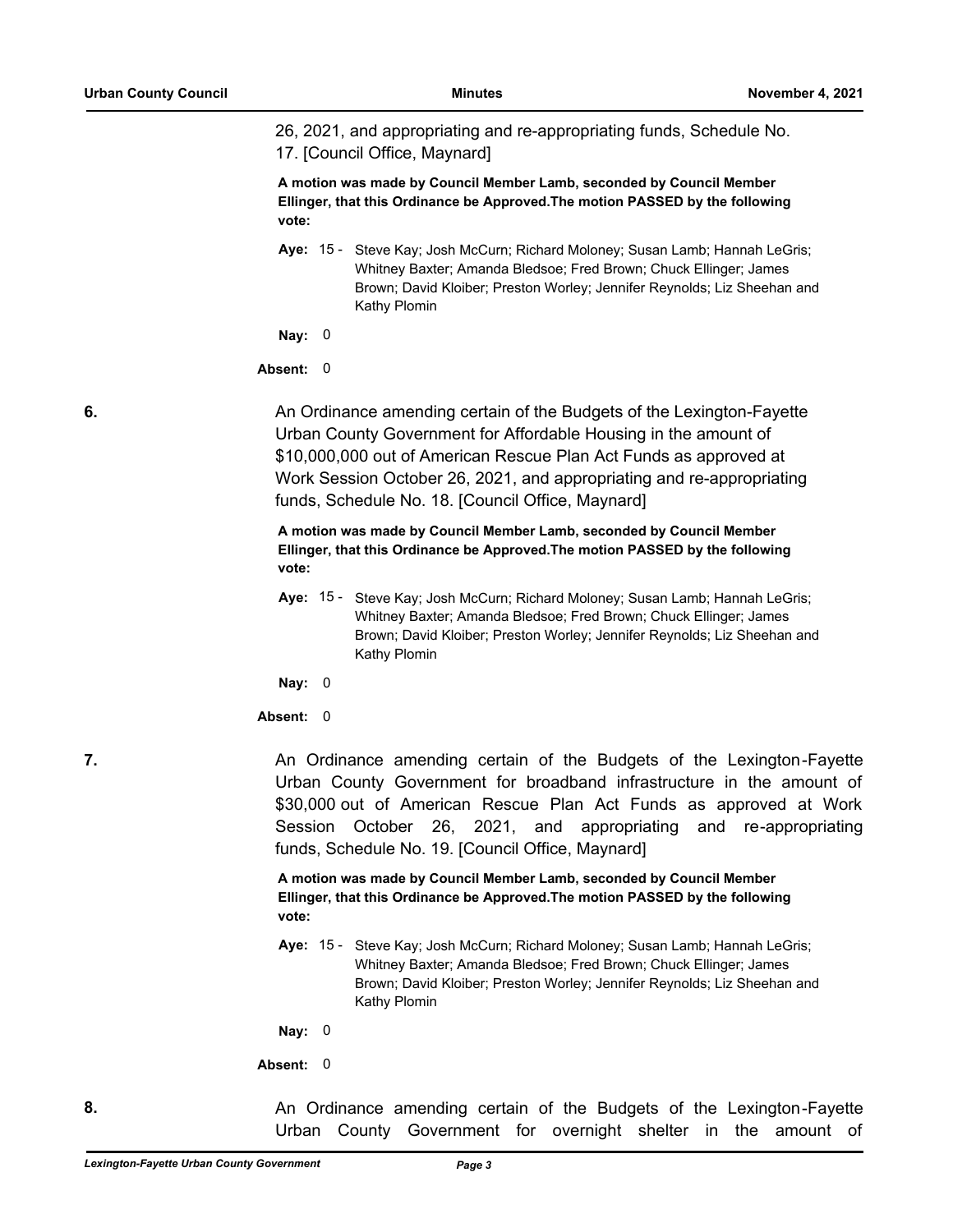\$1,400,000 out of American Rescue Plan Act Funds as approved at Work Session October 26, 2021, and appropriating and re-appropriating funds, Schedule No. 20. [Council Office, Maynard]

**A motion was made by Council Member Lamb, seconded by Council Member Ellinger, that this Ordinance be Approved.The motion PASSED by the following vote:**

Aye: 15 - Steve Kay; Josh McCurn; Richard Moloney; Susan Lamb; Hannah LeGris; Whitney Baxter; Amanda Bledsoe; Fred Brown; Chuck Ellinger; James Brown; David Kloiber; Preston Worley; Jennifer Reynolds; Liz Sheehan and Kathy Plomin

**Nay:** 0

**Absent:** 0

**9.**

An Ordinance amending certain of the Budgets of the Lexington-Fayette Urban County Government to reflect current requirements for municipal expenditures, and appropriating and re-appropriating funds, FY 2022 Schedule No. 15. [Div. of Budgeting, Lueker]

**A motion was made by Council Member Lamb, seconded by Council Member Ellinger, that this Ordinance be Approved.The motion PASSED by the following vote:**

Aye: 15 - Steve Kay; Josh McCurn; Richard Moloney; Susan Lamb; Hannah LeGris; Whitney Baxter; Amanda Bledsoe; Fred Brown; Chuck Ellinger; James Brown; David Kloiber; Preston Worley; Jennifer Reynolds; Liz Sheehan and Kathy Plomin

**Nay:** 0

**Absent:** 0

**10.** An Ordinance amending certain of the Budgets of the Lexington-Fayette Urban County Government for Committee of the Whole appropriations for parking repairs, compensation study, and IT infrastructure as approved at Work Session October 26, 2021, and appropriating and re-appropriating funds, Schedule No. 21. [Council Office, Maynard]

> **A motion was made by Council Member Lamb, seconded by Council Member Ellinger, that this Ordinance be Approved.The motion PASSED by the following vote:**

Aye: 15 - Steve Kay; Josh McCurn; Richard Moloney; Susan Lamb; Hannah LeGris; Whitney Baxter; Amanda Bledsoe; Fred Brown; Chuck Ellinger; James Brown; David Kloiber; Preston Worley; Jennifer Reynolds; Liz Sheehan and Kathy Plomin

**Nay:** 0

**Absent:** 0

**11.** An Ordinance amending the authorized strength by abolishing one (1)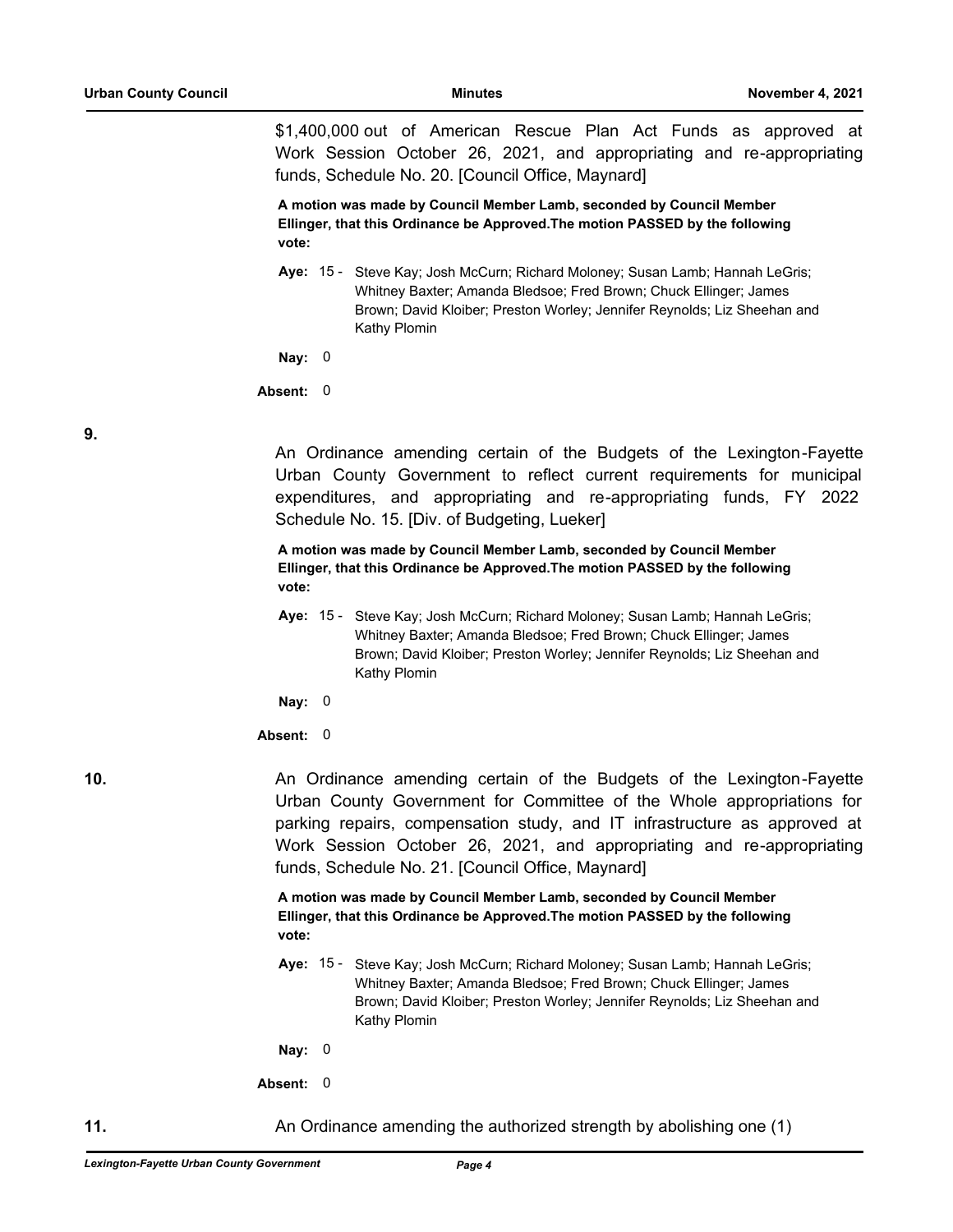vacant classified position of Licensed Clinical Social Worker, Grade 519E, and creating one (1) classified position of Certified Social Worker, Grade 518E, in the Div. of Youth Services, effective upon passage of Council. [Div. of Human Resources, Maxwell]

**A motion was made by Council Member Lamb, seconded by Council Member Ellinger, that this Ordinance be Approved.The motion PASSED by the following vote:**

Aye: 15 - Steve Kay; Josh McCurn; Richard Moloney; Susan Lamb; Hannah LeGris; Whitney Baxter; Amanda Bledsoe; Fred Brown; Chuck Ellinger; James Brown; David Kloiber; Preston Worley; Jennifer Reynolds; Liz Sheehan and Kathy Plomin

**Nay:** 0

**Absent:** 0

# **VI. Ordinances – First Reading**

**12.**

An Ordinance amending certain of the Budgets of the Lexington-Fayette Urban County Government to reflect current requirements for municipal expenditures, and appropriating and re-appropriating funds, FY 2022 Schedule No. 16. [Div. of Budgeting, Lueker]

## **Received First Reading to the Urban County Council due back on 11/18/2021**

**13.** An Ordinance amending the authorized strength by abolishing one (1) vacant classified position of Polygraph Technician, Grade 514N, and creating one (1) classified position of Background Investigation Specialist, Grade 515N, in the Div. of Police, effective upon passage of Council. [Div. of Human Resources, Maxwell]

**Received First Reading to the Urban County Council due back on 11/18/2021**

**1.**

A Resolution authorizing and directing the Mayor, on behalf of the Urban County Government, to accept a permanent forty (40) foot access easement of a portion of 1180 Newtown Pike from Lexmark International Inc., for the relocation of the Legacy Trail. [Div. of Engineering, Burton]

**A motion was made by Council Member Plomin, seconded by Council Member Brown, that this Resolution be Approved.The motion PASSED by the following vote:**

Steve Kay; Josh McCurn; Richard Moloney; Susan Lamb; Hannah LeGris; Whitney Baxter; Amanda Bledsoe; Fred Brown; Chuck Ellinger; James Brown; David Kloiber; Preston Worley; Jennifer Reynolds; Liz Sheehan and Kathy Plomin Ave:  $15 -$ 

**Nay:** 0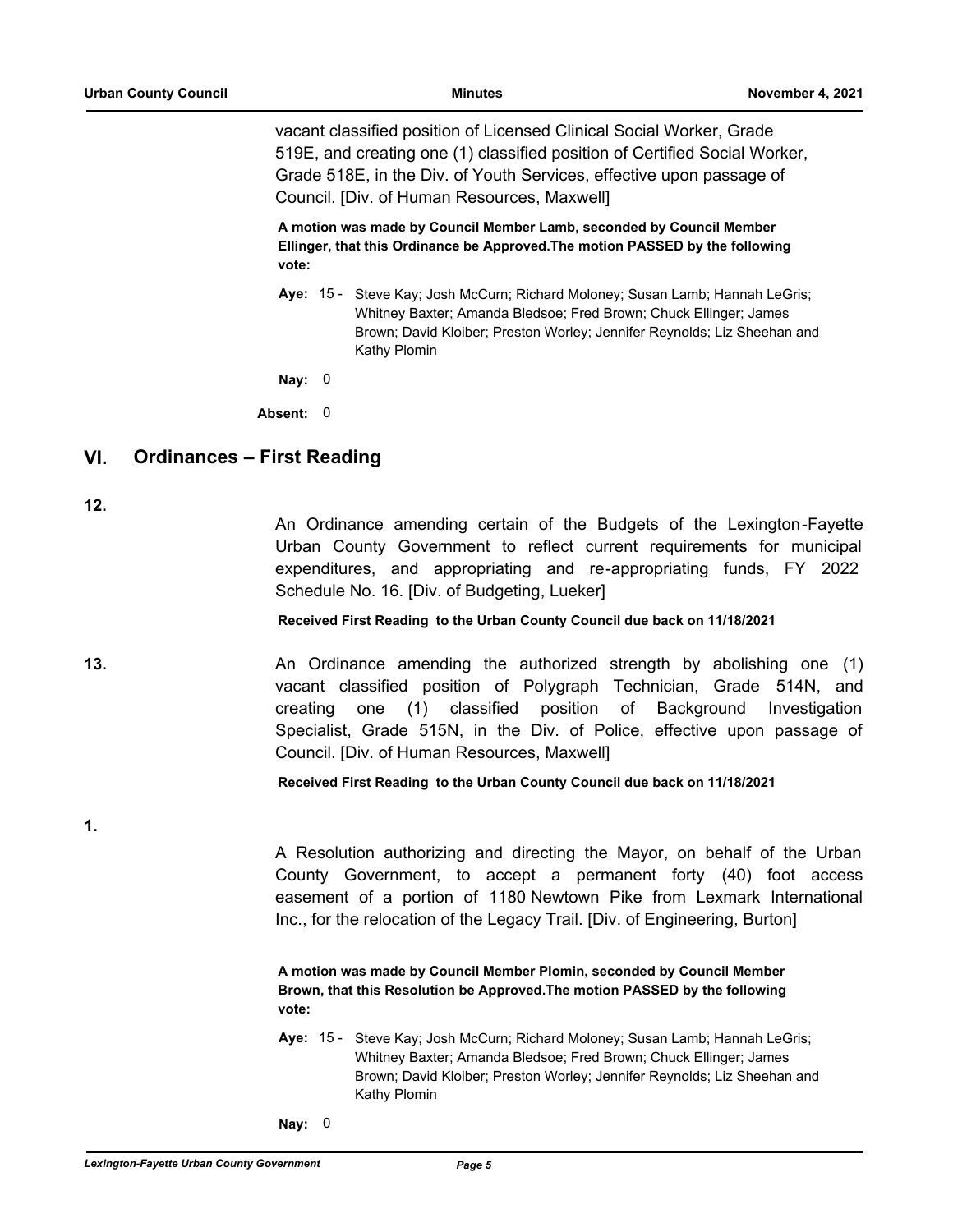### **Absent:** 0

**2. 2.** A Resolution amending Resolution 029-2020 to revise the amount of the Grant Award from the Ky. Transportation Cabinet from \$275,000 to \$272,000, and authorizing and directing the Mayor to execute an Amendment to an Agreement with the Cabinet for a School Zone Enhancement Project. [Div. of Traffic Engineering, Neal]

> **A motion was made by Council Member Plomin, seconded by Council Member Brown, that this Resolution be Approved.The motion PASSED by the following vote:**

Aye: 15 - Steve Kay; Josh McCurn; Richard Moloney; Susan Lamb; Hannah LeGris; Whitney Baxter; Amanda Bledsoe; Fred Brown; Chuck Ellinger; James Brown; David Kloiber; Preston Worley; Jennifer Reynolds; Liz Sheehan and Kathy Plomin

**Nay:** 0

## **Absent:** 0

**3.** A Resolution authorizing the Div. of Police to purchase maintenance and support for fingerprint identification system from Idemia Identity & Security USA LLC, a sole source provider, and authorizing the Mayor, on behalf of the Urban County Government, to execute any necessary Agreement with Idemia Identity & Security USA LLC, related to the procurement, at a cost not to exceed \$9,344. [Div. of Police, Weathers]

> **A motion was made by Council Member Plomin, seconded by Council Member Brown, that this Resolution be Approved.The motion PASSED by the following vote:**

Aye: 15 - Steve Kay; Josh McCurn; Richard Moloney; Susan Lamb; Hannah LeGris; Whitney Baxter; Amanda Bledsoe; Fred Brown; Chuck Ellinger; James Brown; David Kloiber; Preston Worley; Jennifer Reynolds; Liz Sheehan and Kathy Plomin

**Nay:** 0

**Absent:** 0

**4.** A Resolution authorizing and directing the Mayor, on behalf of the Urban County Government, to accept donations of a portrait depicting the first elected Mayor of Lexington, Charles W. Foushee, and two family Bibles owned by former Mayor Foushee. [Office of the Council Clerk, Allan]

> **A motion was made by Council Member Plomin, seconded by Council Member Brown, that this Resolution be Approved.The motion PASSED by the following vote:**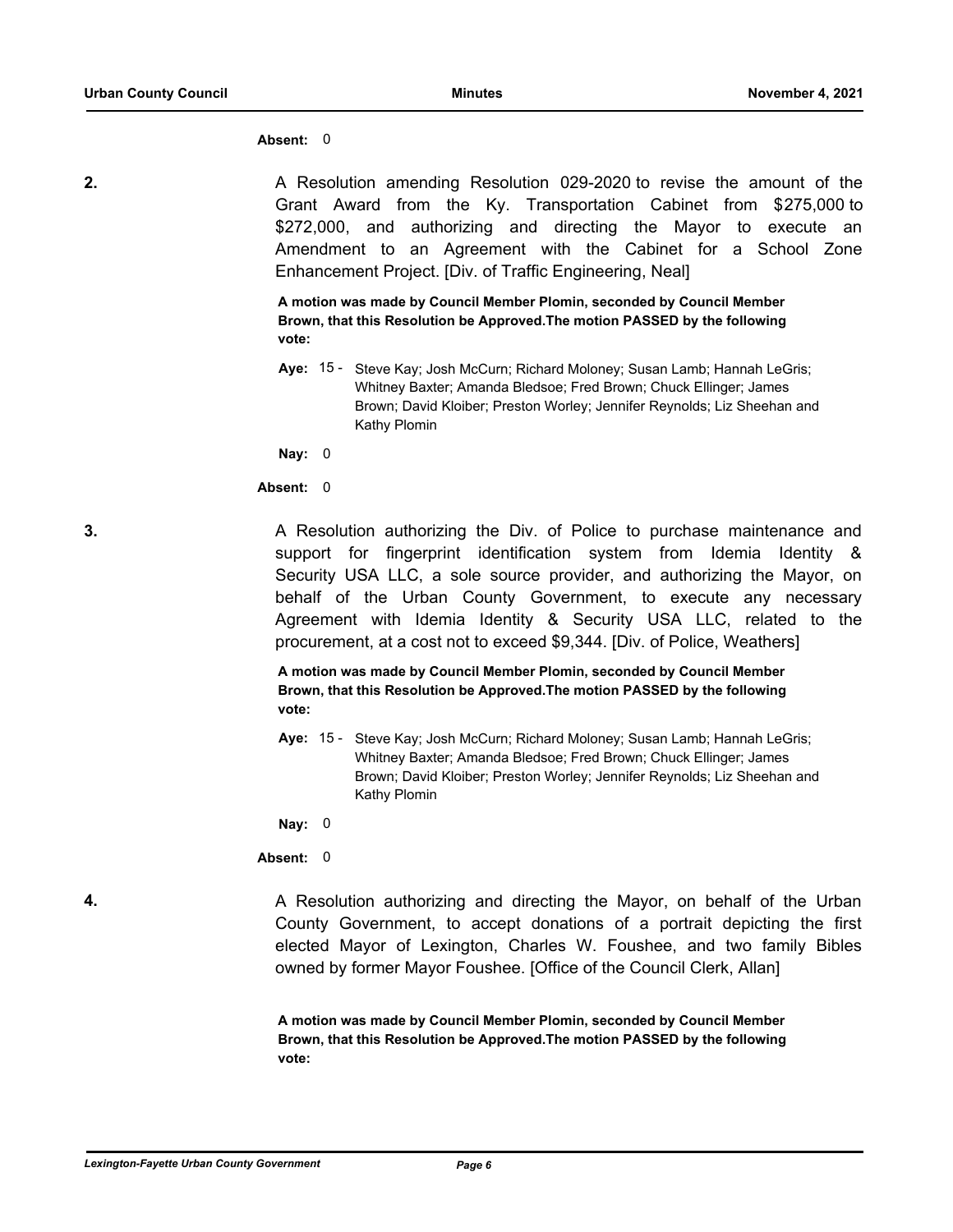**Nay:** 0

**Absent:** 0

**5. A Resolution authorizing and directing the Mayor, on behalf of the Urban** County Government, to execute a Five Year Lease Agreement, with Dell Financial Services, as well as any documents related to the lease, for the preservation of historic data from the mainframe system, for the Chief Information Officer, at a cost not to exceed \$35,518.25 in FY 2022. [Div. of Computer Services, Nugent]

> **A motion was made by Council Member Plomin, seconded by Council Member Brown, that this Resolution be Approved.The motion PASSED by the following vote:**

Aye: 15 - Steve Kay; Josh McCurn; Richard Moloney; Susan Lamb; Hannah LeGris; Whitney Baxter; Amanda Bledsoe; Fred Brown; Chuck Ellinger; James Brown; David Kloiber; Preston Worley; Jennifer Reynolds; Liz Sheehan and Kathy Plomin

**Nay:** 0

**Absent:** 0

**6. 6. A Resolution authorizing the Mayor, on behalf of the Urban County** Government, to execute a Service Site Agreement between the Lexington-Fayette Urban County Government and the Ky. Environmental Education Leadership Corps (an AmeriCorps Program of the Ky. Environmental Education Council), for the assignment of an AmeriCorps member to the Div. of Parks and Recreation for a period of one year, at a cost not to exceed \$4,000. [Div. of Parks and Recreation, Conrad]

> **A motion was made by Council Member Plomin, seconded by Council Member Brown, that this Resolution be Approved.The motion PASSED by the following vote:**

Aye: 15 - Steve Kay; Josh McCurn; Richard Moloney; Susan Lamb; Hannah LeGris; Whitney Baxter; Amanda Bledsoe; Fred Brown; Chuck Ellinger; James Brown; David Kloiber; Preston Worley; Jennifer Reynolds; Liz Sheehan and Kathy Plomin

**Nay:** 0

**Absent:** 0

**7. A Resolution authorizing and directing the Mayor, on behalf of the Urban** County Government, to execute a Quote and Lease Agreement with Software Information Systems, for new hardware and security software, at

Aye: 15 - Steve Kay; Josh McCurn; Richard Moloney; Susan Lamb; Hannah LeGris; Whitney Baxter; Amanda Bledsoe; Fred Brown; Chuck Ellinger; James Brown; David Kloiber; Preston Worley; Jennifer Reynolds; Liz Sheehan and Kathy Plomin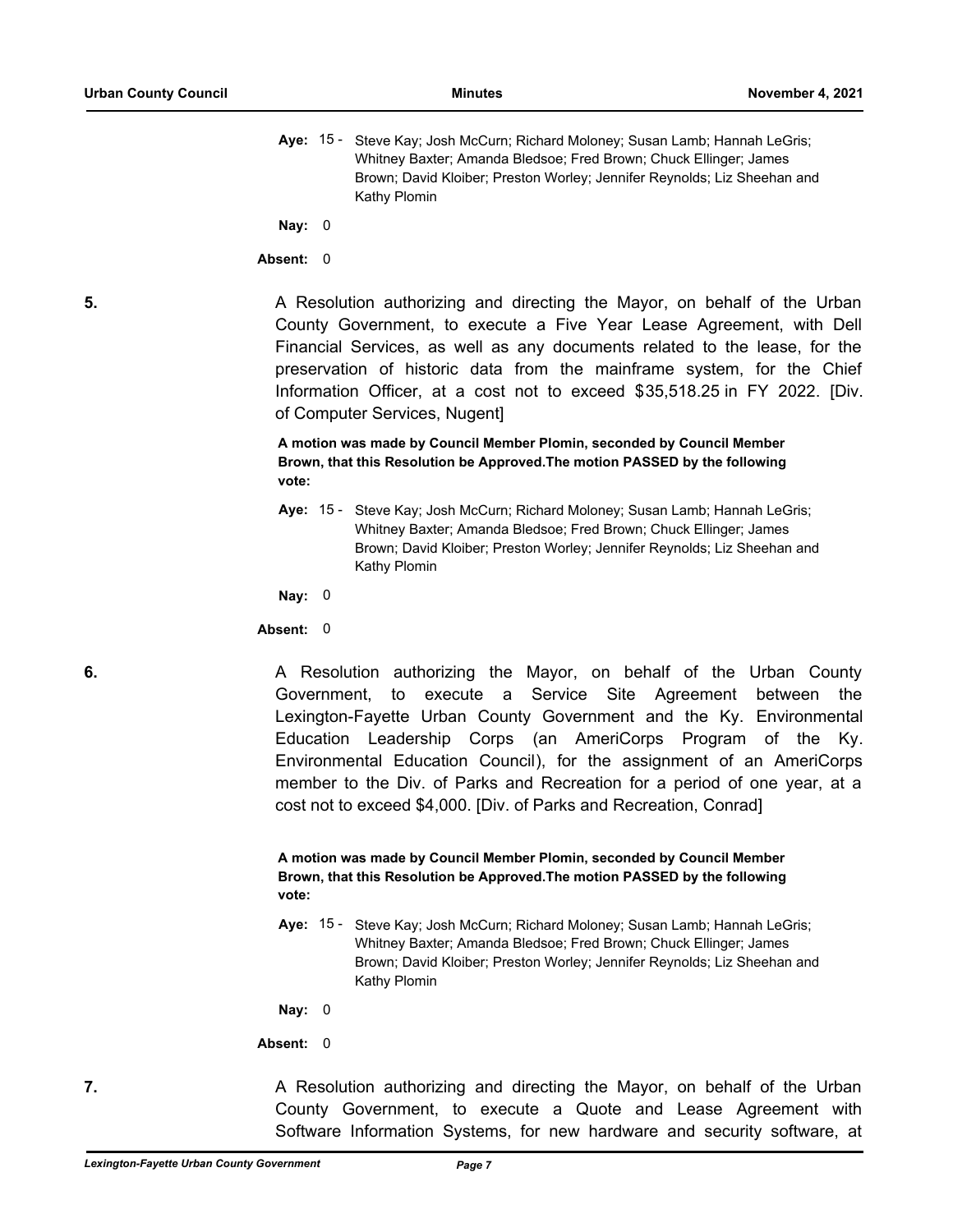a cost not to exceed \$161,045. [Div. of Police, Weathers]

**A motion was made by Council Member Plomin, seconded by Council Member Brown, that this Resolution be Approved.The motion PASSED by the following vote:**

Steve Kay; Josh McCurn; Richard Moloney; Susan Lamb; Hannah LeGris; Whitney Baxter; Amanda Bledsoe; Fred Brown; Chuck Ellinger; James Brown; David Kloiber; Preston Worley; Jennifer Reynolds; Liz Sheehan and Kathy Plomin Aye:  $15 -$ 

**Nay:** 0

#### **Absent:** 0

**8.** A Resolution authorizing the Mayor, on behalf of the Urban County Government, to execute a Voluntary Collection Agreement with HomeAway.com, Inc., for the collection and remittance of local transient room taxes on behalf of hosts, at no cost to the Urban County Government. [Div. of Revenue, Holbrook]

> **A motion was made by Council Member Plomin, seconded by Council Member Brown, that this Resolution be Approved.The motion PASSED by the following vote:**

Aye: 15 - Steve Kay; Josh McCurn; Richard Moloney; Susan Lamb; Hannah LeGris; Whitney Baxter; Amanda Bledsoe; Fred Brown; Chuck Ellinger; James Brown; David Kloiber; Preston Worley; Jennifer Reynolds; Liz Sheehan and Kathy Plomin

**Nay:** 0

**Absent:** 0

**9.** A Resolution authorizing and directing the Mayor, on behalf of the Urban County Government, to execute a Memorandum of Agreement (awarded pursuant to RFP 20-2021) with Capital Court Authority, LLC, for the provision of drug testing services and reporting for offenders on electronic monitoring and for those on supervised probation, at no cost to the Urban County Government. [Div. of Community Corrections, Farmer]

> **A motion was made by Council Member Plomin, seconded by Council Member Brown, that this Resolution be Approved.The motion PASSED by the following vote:**

Aye: 15 - Steve Kay; Josh McCurn; Richard Moloney; Susan Lamb; Hannah LeGris; Whitney Baxter; Amanda Bledsoe; Fred Brown; Chuck Ellinger; James Brown; David Kloiber; Preston Worley; Jennifer Reynolds; Liz Sheehan and Kathy Plomin

**Nay:** 0

**Absent:** 0

**10. A** Resolution authorizing and directing the Mayor, on behalf of the Urban County Government, to purchase a Four (4) Year Extended Warranty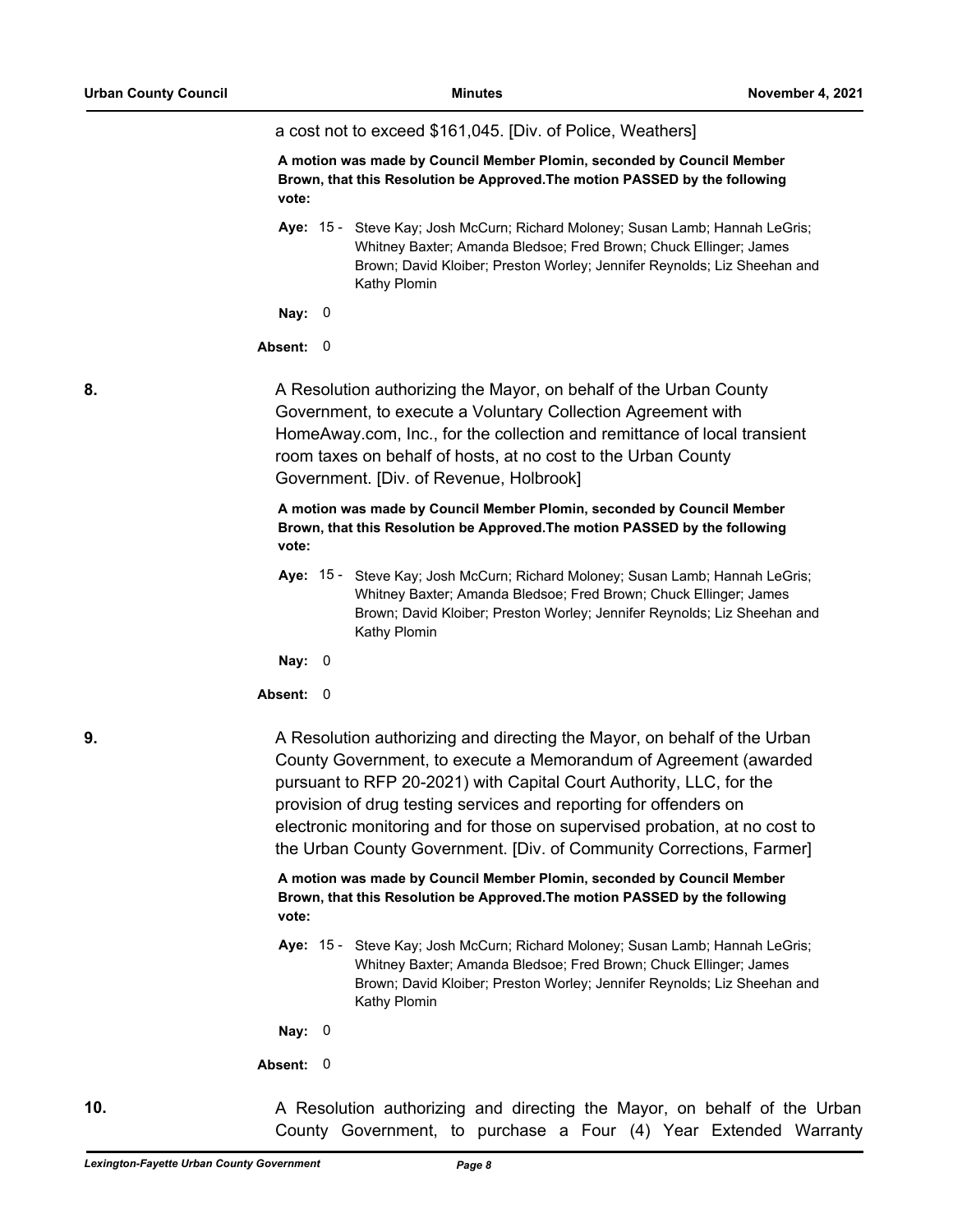Agreement from Romaine Companies, Inc., for the body scanner located at the Fayette County Detention Center. [Div. of Community Corrections, Farmer]

**A motion was made by Council Member Plomin, seconded by Council Member Brown, that this Resolution be Approved.The motion PASSED by the following vote:**

Aye: 15 - Steve Kay; Josh McCurn; Richard Moloney; Susan Lamb; Hannah LeGris; Whitney Baxter; Amanda Bledsoe; Fred Brown; Chuck Ellinger; James Brown; David Kloiber; Preston Worley; Jennifer Reynolds; Liz Sheehan and Kathy Plomin

**Nay:** 0

**Absent:** 0

**11.** A Resolution accepting the bid of EHI Consultants in the amount of \$37,000 for design services, construction services, and other related services at Shillito and Southland Parks, as outlined in the response to RFP No. 25-2021, and authorizing the Mayor, on behalf of the Urban County Government, to execute an Agreement with EHI Consultants related to the bid. [Div. of Grants and Special Programs, Lanter]

# **A motion was made by Council Member Plomin, seconded by Council Member Brown, that this Resolution be Approved.The motion PASSED by the following vote:**

Aye: 15 - Steve Kay; Josh McCurn; Richard Moloney; Susan Lamb; Hannah LeGris; Whitney Baxter; Amanda Bledsoe; Fred Brown; Chuck Ellinger; James Brown; David Kloiber; Preston Worley; Jennifer Reynolds; Liz Sheehan and Kathy Plomin

**Nay:** 0

**Absent:** 0

**12.** A Resolution authorizing the Mayor, on behalf of the Urban County Government, to execute a license Agreement with the Lexington Center Corporation to host Kiddie Kapers at the Lexington Opera House, at a cost not to exceed \$9,900. [Div. of Parks and Recreation, Conrad]

> **A motion was made by Council Member Plomin, seconded by Council Member Brown, that this Resolution be Approved.The motion PASSED by the following vote:**

Aye: 15 - Steve Kay; Josh McCurn; Richard Moloney; Susan Lamb; Hannah LeGris; Whitney Baxter; Amanda Bledsoe; Fred Brown; Chuck Ellinger; James Brown; David Kloiber; Preston Worley; Jennifer Reynolds; Liz Sheehan and Kathy Plomin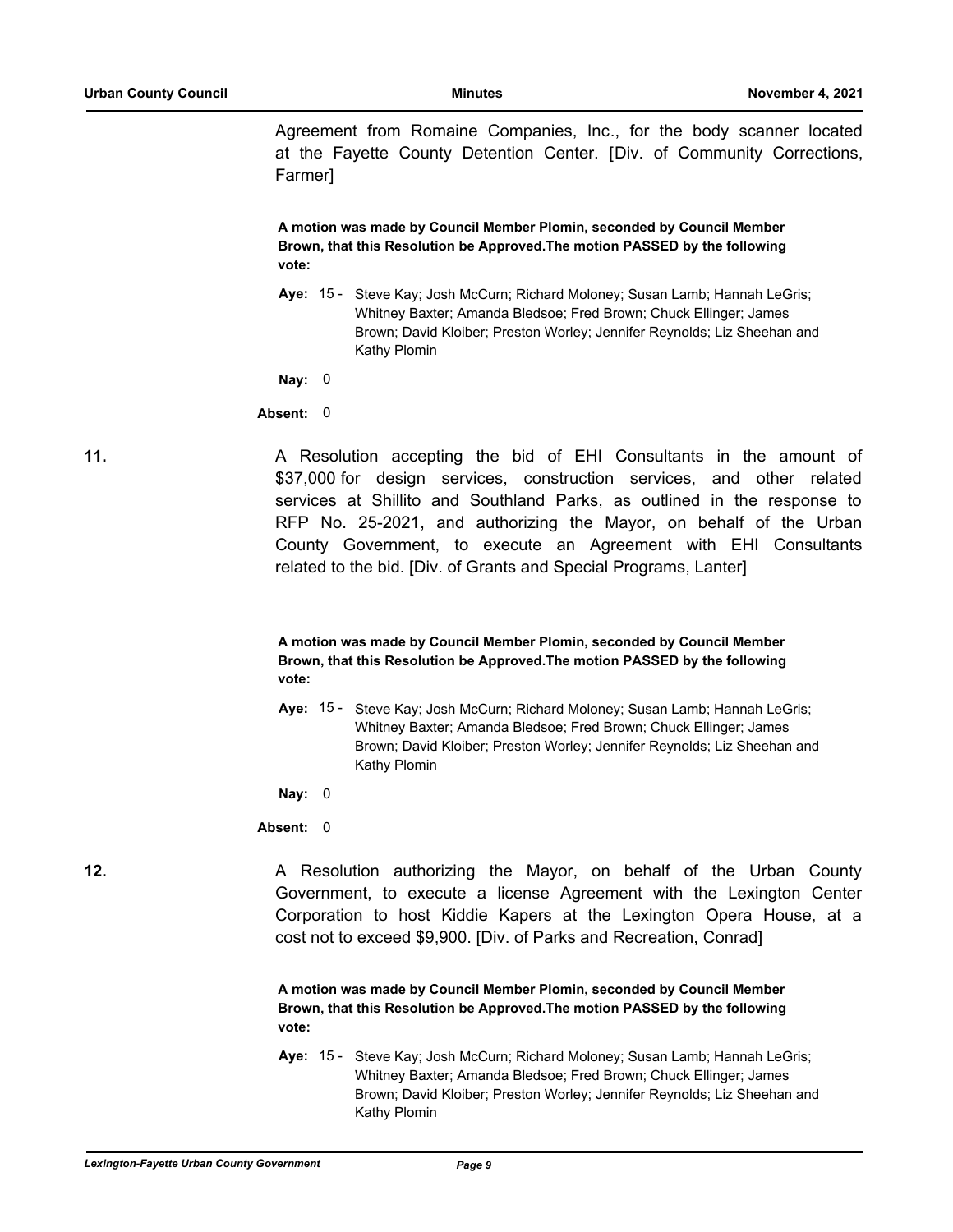**Nay:** 0

**Absent:** 0

**13.**

A Resolution authorizing and directing the Mayor, on behalf of the Urban County Government, to negotiate and enter into a Redevelopment Agreement (awarded pursuant to RFP 27-2021) with the United Way of the Bluegrass, for renovation and adaptive reuse of the former Palmer Pharmacy Building, located at 400 East Fifth St., at no cost to the Urban County Government. [Dept. of General Services, Ford]

**A motion was made by Council Member Plomin, seconded by Council Member Brown, that this Resolution be Approved.The motion PASSED by the following vote:**

Aye: 15 - Steve Kay; Josh McCurn; Richard Moloney; Susan Lamb; Hannah LeGris; Whitney Baxter; Amanda Bledsoe; Fred Brown; Chuck Ellinger; James Brown; David Kloiber; Preston Worley; Jennifer Reynolds; Liz Sheehan and Kathy Plomin

**Nay:** 0

**Absent:** 0

**14.** A Resolution authorizing and directing the Mayor, on behalf of the Lexington-Fayette Urban County Government, to execute Contract Modification No. 2 with EA Partners, in order to increase the Contract price by \$39,295 for design services related to Town Branch Trail Crossing, raising the total Contract price from \$91,600 to \$130,895. [Div. of Engineering, Burton]

> **A motion was made by Council Member Plomin, seconded by Council Member Brown, that this Resolution be Approved.The motion PASSED by the following vote:**

- Aye: 14 Steve Kay; Josh McCurn; Susan Lamb; Hannah LeGris; Whitney Baxter; Amanda Bledsoe; Fred Brown; Chuck Ellinger; James Brown; David Kloiber; Preston Worley; Jennifer Reynolds; Liz Sheehan and Kathy Plomin
- **Nay:** 1 Richard Moloney

## **Absent:** 0

**15.** A Resolution establishing Locus Diagnostics, LLC, d/b/a LocusUSA, as a sole source provider for DiagnostX for the Div. of Emergency Management, and authorizing the Mayor, or her designee, on behalf of the Urban County Government, to execute any necessary Agreements with Locus Diagnostics, LLC, d/b/a LocusUSA, related to the procurement of these goods, at a cost not to exceed \$54,205. [Div. of Emergency Management, Dugger]

**A motion was made by Council Member Plomin, seconded by Council Member**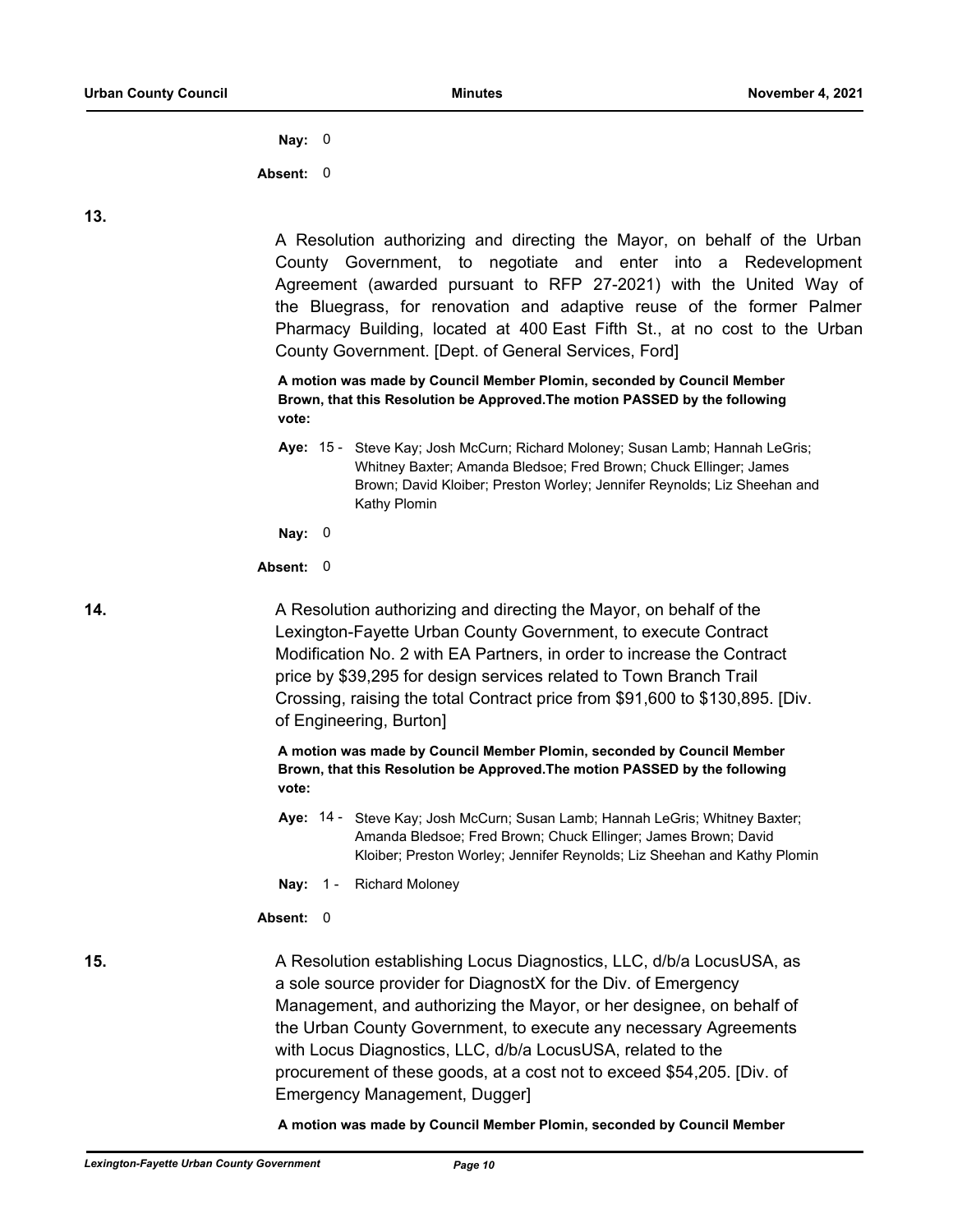|     | Brown, that this Resolution be Approved. The motion PASSED by the following<br>vote:                                                                                                                                                                                                                                                                                                                                                                                                                                                                |
|-----|-----------------------------------------------------------------------------------------------------------------------------------------------------------------------------------------------------------------------------------------------------------------------------------------------------------------------------------------------------------------------------------------------------------------------------------------------------------------------------------------------------------------------------------------------------|
|     | Aye: 15 - Steve Kay; Josh McCurn; Richard Moloney; Susan Lamb; Hannah LeGris;<br>Whitney Baxter; Amanda Bledsoe; Fred Brown; Chuck Ellinger; James<br>Brown; David Kloiber; Preston Worley; Jennifer Reynolds; Liz Sheehan and<br>Kathy Plomin                                                                                                                                                                                                                                                                                                      |
|     | Nay: $0$                                                                                                                                                                                                                                                                                                                                                                                                                                                                                                                                            |
|     | Absent: 0                                                                                                                                                                                                                                                                                                                                                                                                                                                                                                                                           |
| 16. | A Resolution authorizing and directing the Mayor, on behalf of the Urban<br>County Government, to accept a \$500 Grant from Ky. American Water's<br>Firefighting Support Grant Program for the purchase of Personal<br>Protective Equipment Hoods for the Div. of Fire and Emergency<br>Services, the acceptance of which does not obligate the Urban County<br>Government to the expenditure of funds, and authorizing the Mayor to<br>transfer unencumbered funds within the Grant Budget. [Div. of Fire and<br><b>Emergency Services, Wells]</b> |
|     | A motion was made by Council Member Plomin, seconded by Council Member<br>Brown, that this Resolution be Approved. The motion PASSED by the following<br>vote:                                                                                                                                                                                                                                                                                                                                                                                      |
|     | Aye: 15 - Steve Kay; Josh McCurn; Richard Moloney; Susan Lamb; Hannah LeGris;<br>Whitney Baxter; Amanda Bledsoe; Fred Brown; Chuck Ellinger; James<br>Brown; David Kloiber; Preston Worley; Jennifer Reynolds; Liz Sheehan and<br>Kathy Plomin                                                                                                                                                                                                                                                                                                      |
|     | Nay: $0$                                                                                                                                                                                                                                                                                                                                                                                                                                                                                                                                            |
|     | Absent: 0                                                                                                                                                                                                                                                                                                                                                                                                                                                                                                                                           |
| 17. | A Resolution authorizing and directing the Mayor, on behalf of the Urban<br>County Government, to accept a \$3,000 Grant from the Norfolk Southern<br>Corporation Community Impact Grant Program, for the purchase of an<br>E-bike for the Div. of Police, the acceptance of which does not obligate<br>the Urban County Government for expenditure of funds, and authorizing<br>the Mayor to transfer unencumbered funds within the Grant Budget. [Div.<br>of Police, Weathers]                                                                    |
|     | A motion was made by Council Member Plomin, seconded by Council Member<br>Brown, that this Resolution be Approved. The motion PASSED by the following<br>vote:                                                                                                                                                                                                                                                                                                                                                                                      |
|     | Aye: 15 - Steve Kay; Josh McCurn; Richard Moloney; Susan Lamb; Hannah LeGris;<br>Whitney Baxter; Amanda Bledsoe; Fred Brown; Chuck Ellinger; James<br>Brown; David Kloiber; Preston Worley; Jennifer Reynolds; Liz Sheehan and<br>Kathy Plomin                                                                                                                                                                                                                                                                                                      |
|     | Nay: $0$                                                                                                                                                                                                                                                                                                                                                                                                                                                                                                                                            |

**Absent:** 0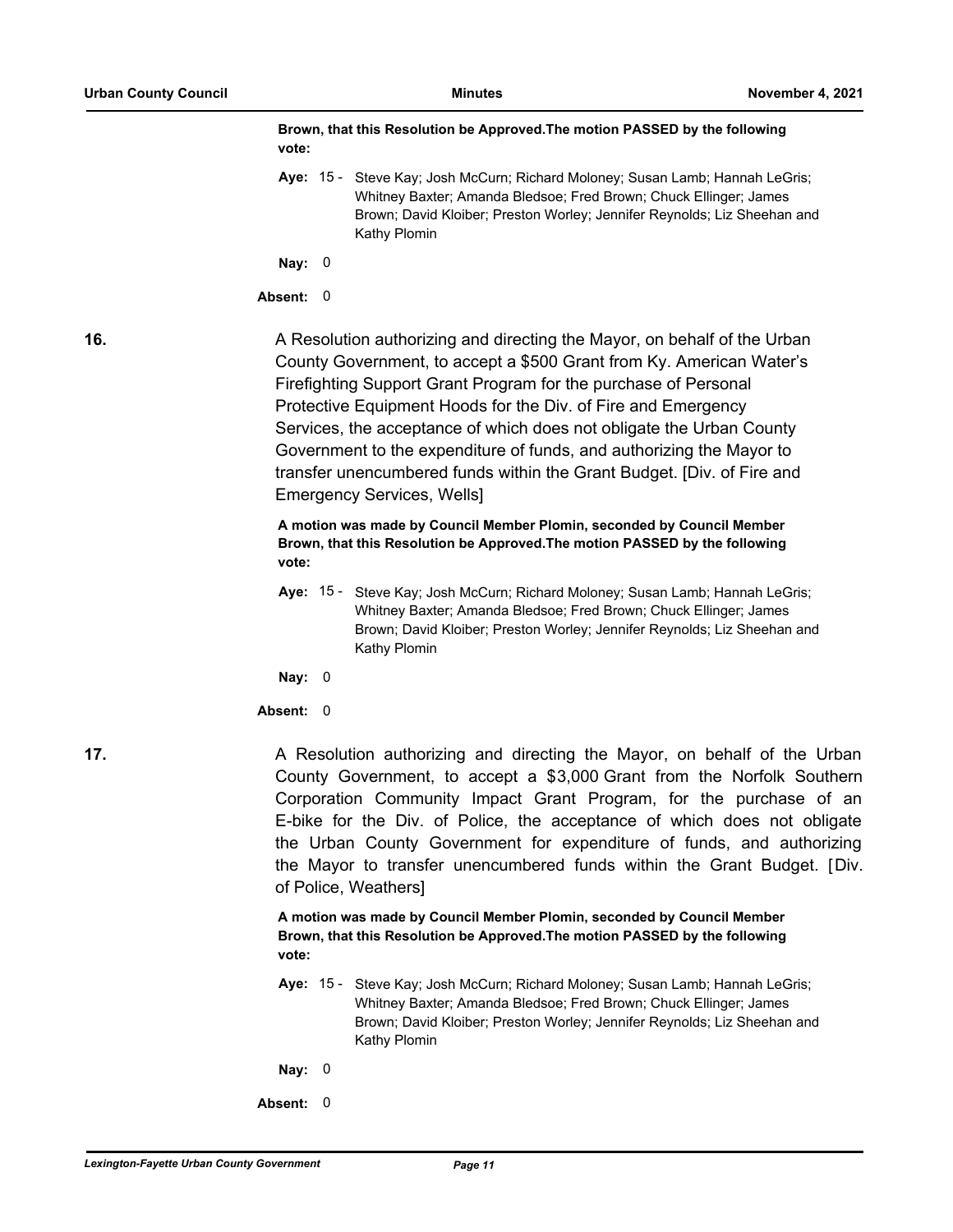| <b>Urban County Council</b> | <b>Minutes</b>                                                                                                                                                                                                                                                                                                                                                                                                                           | November 4, 2021   |
|-----------------------------|------------------------------------------------------------------------------------------------------------------------------------------------------------------------------------------------------------------------------------------------------------------------------------------------------------------------------------------------------------------------------------------------------------------------------------------|--------------------|
| 18.                         | A Resolution authorizing the Mayor, on behalf of the Urban County<br>Government, to execute modifications to two (2) Agreements with the Ky.<br>Dept. of Military Affairs, Div. of Emergency Management, under the<br>Chemical Stockpile Emergency Preparedness Program (CSEPP) for FY<br>2019 and FY 2020, extending the period of performance for both<br>30, 2022. [Div.<br>September<br>Agreements<br>through<br>Management, Dugger] | of Emergency       |
|                             | A motion was made by Council Member Plomin, seconded by Council Member<br>Brown, that this Resolution be Approved. The motion PASSED by the following<br>vote:                                                                                                                                                                                                                                                                           |                    |
|                             | Aye: 15 - Steve Kay; Josh McCurn; Richard Moloney; Susan Lamb; Hannah LeGris;<br>Whitney Baxter; Amanda Bledsoe; Fred Brown; Chuck Ellinger; James<br>Brown; David Kloiber; Preston Worley; Jennifer Reynolds; Liz Sheehan and<br>Kathy Plomin                                                                                                                                                                                           |                    |
|                             | Nay: $0$                                                                                                                                                                                                                                                                                                                                                                                                                                 |                    |
|                             | Absent: 0                                                                                                                                                                                                                                                                                                                                                                                                                                |                    |
| 19.                         | A Resolution authorizing and directing the Mayor, on behalf of the<br>Lexington-Fayette Urban County Government, to execute an Amendment<br>to an Agreement with New Beginnings Bluegrass, Inc, to extend the<br>period of performance to August 31, 2022. [Div. of Grants and Special<br>Programs, Lanter]                                                                                                                              |                    |
|                             | A motion was made by Council Member Plomin, seconded by Council Member<br>Brown, that this Resolution be Approved. The motion PASSED by the following<br>vote:                                                                                                                                                                                                                                                                           |                    |
|                             | Aye: 15 - Steve Kay; Josh McCurn; Richard Moloney; Susan Lamb; Hannah LeGris;<br>Whitney Baxter; Amanda Bledsoe; Fred Brown; Chuck Ellinger; James<br>Brown; David Kloiber; Preston Worley; Jennifer Reynolds; Liz Sheehan and<br>Kathy Plomin                                                                                                                                                                                           |                    |
|                             | Nay: $0$                                                                                                                                                                                                                                                                                                                                                                                                                                 |                    |
|                             | Absent: 0                                                                                                                                                                                                                                                                                                                                                                                                                                |                    |
| 20.                         | A Resolution authorizing and directing the Mayor, on behalf of the Urban<br>County Government, to execute an Amendment to the Agreement with<br>FoodChain to shift funding from one eligible expense to another, and<br>further<br>authorizing<br>Mayor<br>the<br>to<br>execute<br>any<br>amendments that authorize the shifting of funds already budgeted. [Div. of<br>Grants and Special Programs, Lanter]                             | other<br>necessary |
|                             | A motion was made by Council Member Plomin, seconded by Council Member<br>Brown, that this Resolution be Approved. The motion PASSED by the following<br>vote:                                                                                                                                                                                                                                                                           |                    |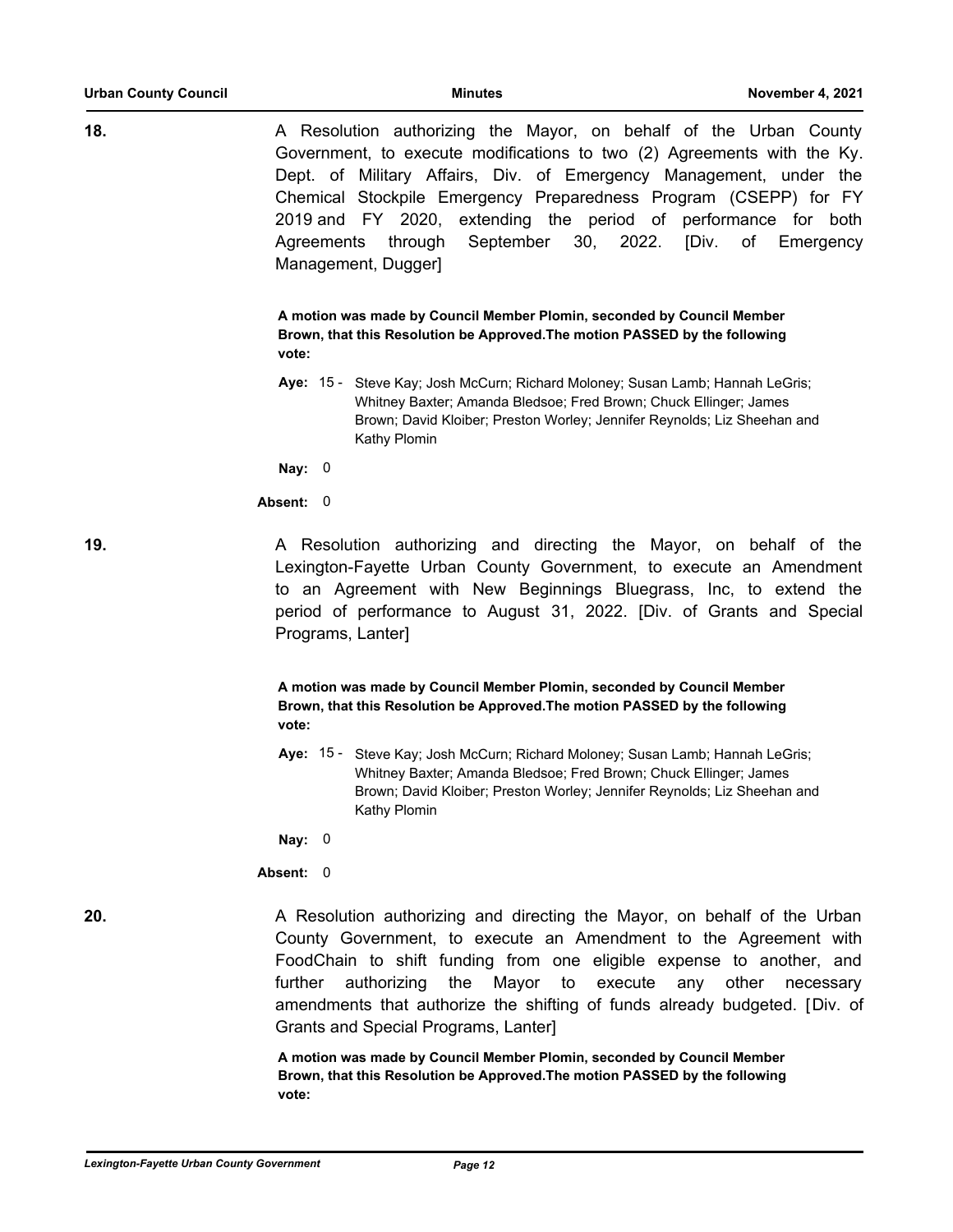Aye: 15 - Steve Kay; Josh McCurn; Richard Moloney; Susan Lamb; Hannah LeGris; Whitney Baxter; Amanda Bledsoe; Fred Brown; Chuck Ellinger; James Brown; David Kloiber; Preston Worley; Jennifer Reynolds; Liz Sheehan and Kathy Plomin

**Nay:** 0

**Absent:** 0

**21.** A Resolution authorizing and directing the Mayor, on behalf of the Urban County Government, to accept a Grant from the Ky. Cabinet of Health and Family Services, Dept. for Community Based Services, which Grant funds are in the amount of \$137,540 in Federal funds, for the support of child care expenses in the Extended School Program in the Div. of Parks and Recreation, the acceptance of which does not obligate the Urban County Government to the expenditure of funds, and authorizing the Mayor to transfer unencumbered funds within the Grant Budget. [Div. of Parks and Recreation, Conrad]

> **A motion was made by Council Member Plomin, seconded by Council Member Brown, that this Resolution be Approved.The motion PASSED by the following vote:**

**Aye:** Steve Kay; Josh McCurn; Richard Moloney; Susan Lamb; Hannah LeGris; Whitney Baxter; Amanda Bledsoe; Fred Brown; Chuck Ellinger; James Brown; David Kloiber; Preston Worley; Jennifer Reynolds; Liz Sheehan and Kathy Plomin Aye:  $15 -$ 

**Nay:** 0

**Absent:** 0

**22.** A Resolution authorizing and directing the Mayor, on behalf of the Lexington-Fayette Urban County Government, to execute Contract Modification No. 1 with Stantec Consulting Services, Inc., to increase the contract price by \$14,442.14 for aide related to the design of a retaining wall for the Town Branch Trail/Commons, raising the total Contract price from \$94,000.00 to \$108,442.14. [Div. of Engineering, Burton]

> **A motion was made by Council Member Plomin, seconded by Council Member Brown, that this Resolution be Approved.. The motion failedby the following vote:**

- Aye: 14 Steve Kay; Josh McCurn; Susan Lamb; Hannah LeGris; Whitney Baxter; Amanda Bledsoe; Fred Brown; Chuck Ellinger; James Brown; David Kloiber; Preston Worley; Jennifer Reynolds; Liz Sheehan and Kathy Plomin
- **Nay:** 1 Richard Moloney

**Absent:** 0

**23.** A Resolution authorizing the Mayor, on behalf of the Urban County Government, to execute Neighborhood Action Match Grant Program Contracts with Cave Hill Community Association, Inc. (\$2,332), Darby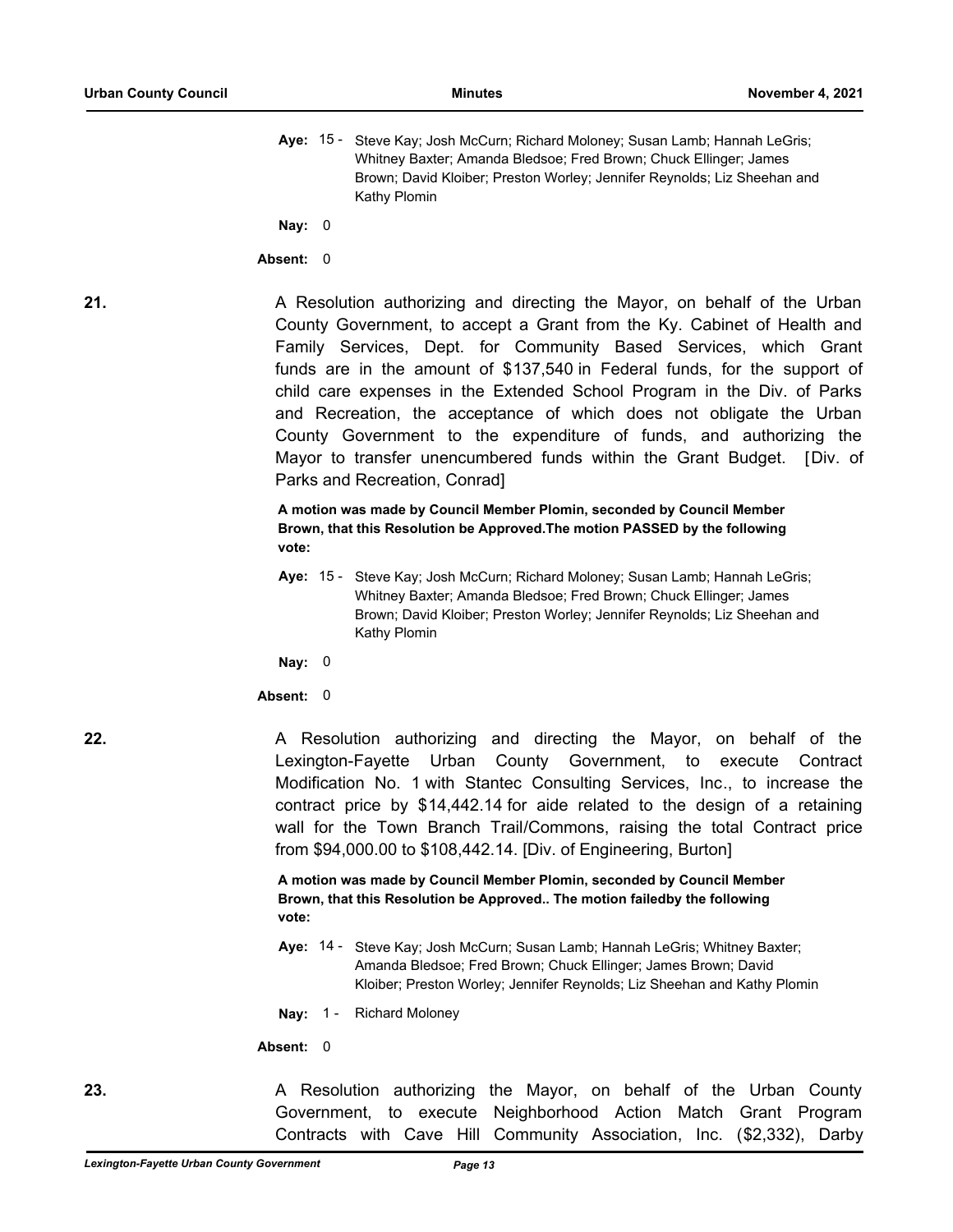Creek Townhomes Association (\$4,250), Dogwood Trace Neighborhood Association (\$10,000), Gratz Park Neighborhood Association (\$2,755), Griffin Gate Community Association (\$10,000), Lakeshore Village Homeowner Neighborhood Association (\$7,100), Lake Area Neighborhood Association (\$5,000), Rabbit Run HOA (\$10,000), Saddle Club Homeowners Association (\$6,750), Still Meadow HOA (\$10,000), Sunny Slope Farm Homeowners Association (\$10,000), The Fairways at Andover Neighborhood Association (\$10,000), and Westmoreland Neighborhood Association (\$6,843), for the purpose of carrying out various neighborhood activities and improvements for FY 2022, at a cost not to exceed \$95,030. [Div. of Grants and Special Programs, Lanter]

**A motion was made by Council Member Plomin, seconded by Council Member Brown, that this Resolution be Approved.The motion PASSED by the following vote:**

Aye: 15 - Steve Kay; Josh McCurn; Richard Moloney; Susan Lamb; Hannah LeGris; Whitney Baxter; Amanda Bledsoe; Fred Brown; Chuck Ellinger; James Brown; David Kloiber; Preston Worley; Jennifer Reynolds; Liz Sheehan and Kathy Plomin

**Nay:** 0

**Absent:** 0

**24.** A Resolution authorizing and directing the Mayor, on behalf of the Urban County Government, to execute agreements with Lexington Housing for the Handicapped, Inc. (\$4,949), Step by Step, Inc. (\$400), and Lexington African-American Sports Hall of Fame, Inc. (\$350), for the Office of the Urban County Council, at a cost not to exceed the sums stated. [Council Office, Maynard]

> **A motion was made by Council Member Plomin, seconded by Council Member Brown, that this Resolution be Approved.The motion PASSED by the following vote:**

Aye: 15 - Steve Kay; Josh McCurn; Richard Moloney; Susan Lamb; Hannah LeGris; Whitney Baxter; Amanda Bledsoe; Fred Brown; Chuck Ellinger; James Brown; David Kloiber; Preston Worley; Jennifer Reynolds; Liz Sheehan and Kathy Plomin

**Nay:** 0

## **Absent:** 0

**25.** A Resolution accepting the bid of Sorrell Construction Services LLC, in the amount of \$71,250, for Pond Cleaning and Expansion at Haley Pike Landfill, for the Div. of Waste Management, and authorizing the Mayor, on behalf of the Lexington-Fayette Urban County Government, to execute an Agreement with Sorrell Construction Services LLC, related to the bid. (6 Bids, Low) [Thurman]

**A motion was made by Council Member Plomin, seconded by Council Member**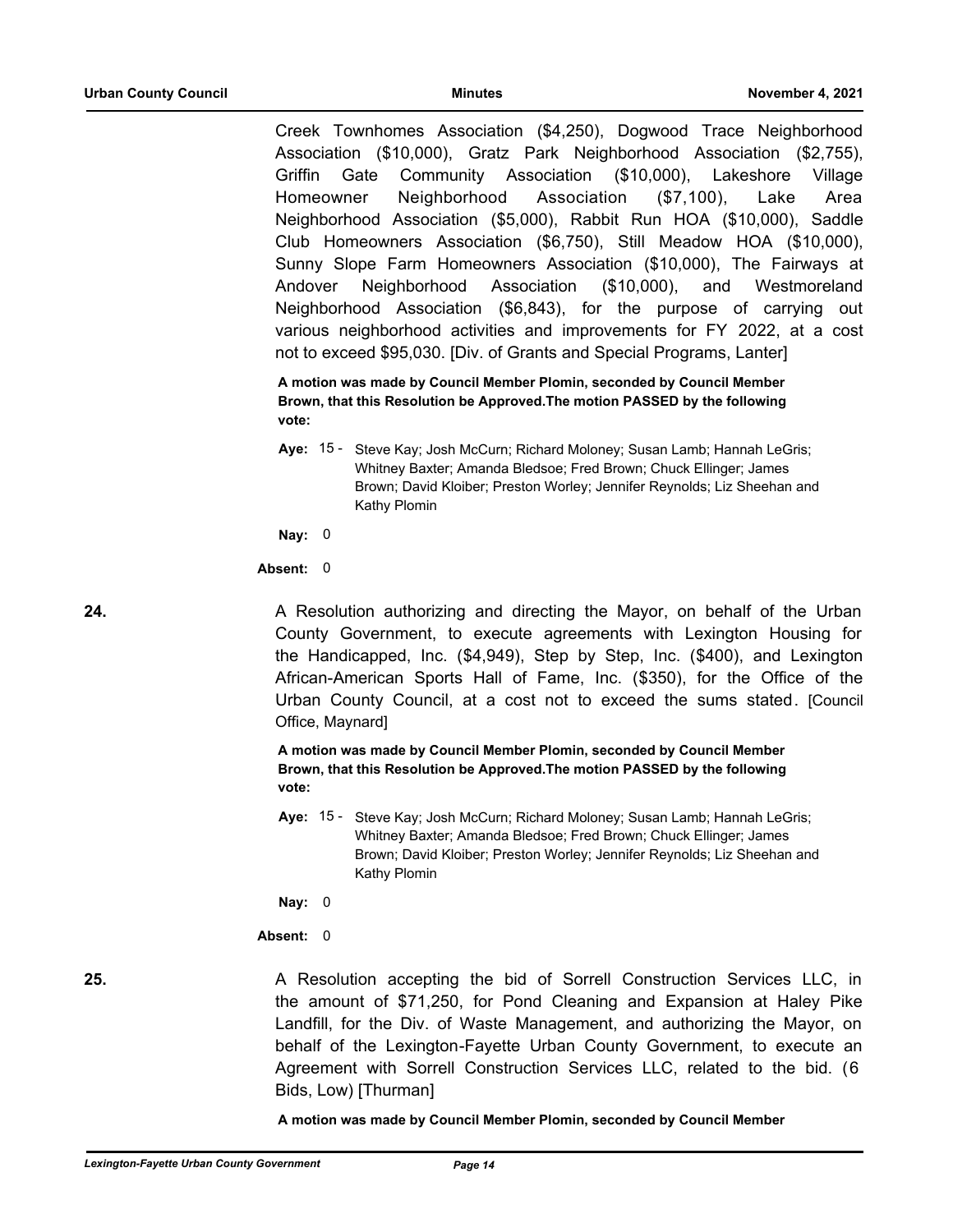### **Brown, that this Resolution be Approved.The motion PASSED by the following vote:**

Aye: 15 - Steve Kay; Josh McCurn; Richard Moloney; Susan Lamb; Hannah LeGris; Whitney Baxter; Amanda Bledsoe; Fred Brown; Chuck Ellinger; James Brown; David Kloiber; Preston Worley; Jennifer Reynolds; Liz Sheehan and Kathy Plomin

**Nay:** 0

**Absent:** 0

**26.**

A Resolution ratifying the Permanent Classified Civil Service Appointments of: Kendrick Adams, Recreation Manager, Grade 518E, \$2,099.60 biweekly in the Div. of Parks and Recreation, effective September 15, 2021, Phoebe Kingsley, Public Service Worker, Grade 507N, \$14.214 hourly in the Div. of Parks and Recreation, effective October 26, 2021; and ratifying the Permanent Sworn Appointment of: Timothy Graul, Police Sergeant, Grade 315N, \$32.408 hourly in the Div. of Police, effective September 15, 2021. [Div. of Human Resources, Maxwell]

**A motion was made by Council Member Plomin, seconded by Council Member Brown, that this Resolution be Approved.The motion PASSED by the following vote:**

- Aye: 15 Steve Kay; Josh McCurn; Richard Moloney; Susan Lamb; Hannah LeGris; Whitney Baxter; Amanda Bledsoe; Fred Brown; Chuck Ellinger; James Brown; David Kloiber; Preston Worley; Jennifer Reynolds; Liz Sheehan and Kathy Plomin
- **Nay:** 0

### **Absent:** 0

**27.** A Resolution authorizing and directing the Mayor, on behalf of the Urban County Government, to execute a Subrecipient Agreement with VisitLex in order to allocate \$1,000,000 of Federal funds awarded pursuant to the American Rescue Plan Act of 2021, and authorizing the Mayor to execute any other needed Agreements or amendments with VisitLex related to the use of these funds. [Council Office, Maynard]

> **A motion was made by Council Member Plomin, seconded by Council Member Brown, that this Resolution be Approved.The motion PASSED by the following vote:**

Aye: 15 - Steve Kay; Josh McCurn; Richard Moloney; Susan Lamb; Hannah LeGris; Whitney Baxter; Amanda Bledsoe; Fred Brown; Chuck Ellinger; James Brown; David Kloiber; Preston Worley; Jennifer Reynolds; Liz Sheehan and Kathy Plomin

- **Nay:** 0
- **Absent:** 0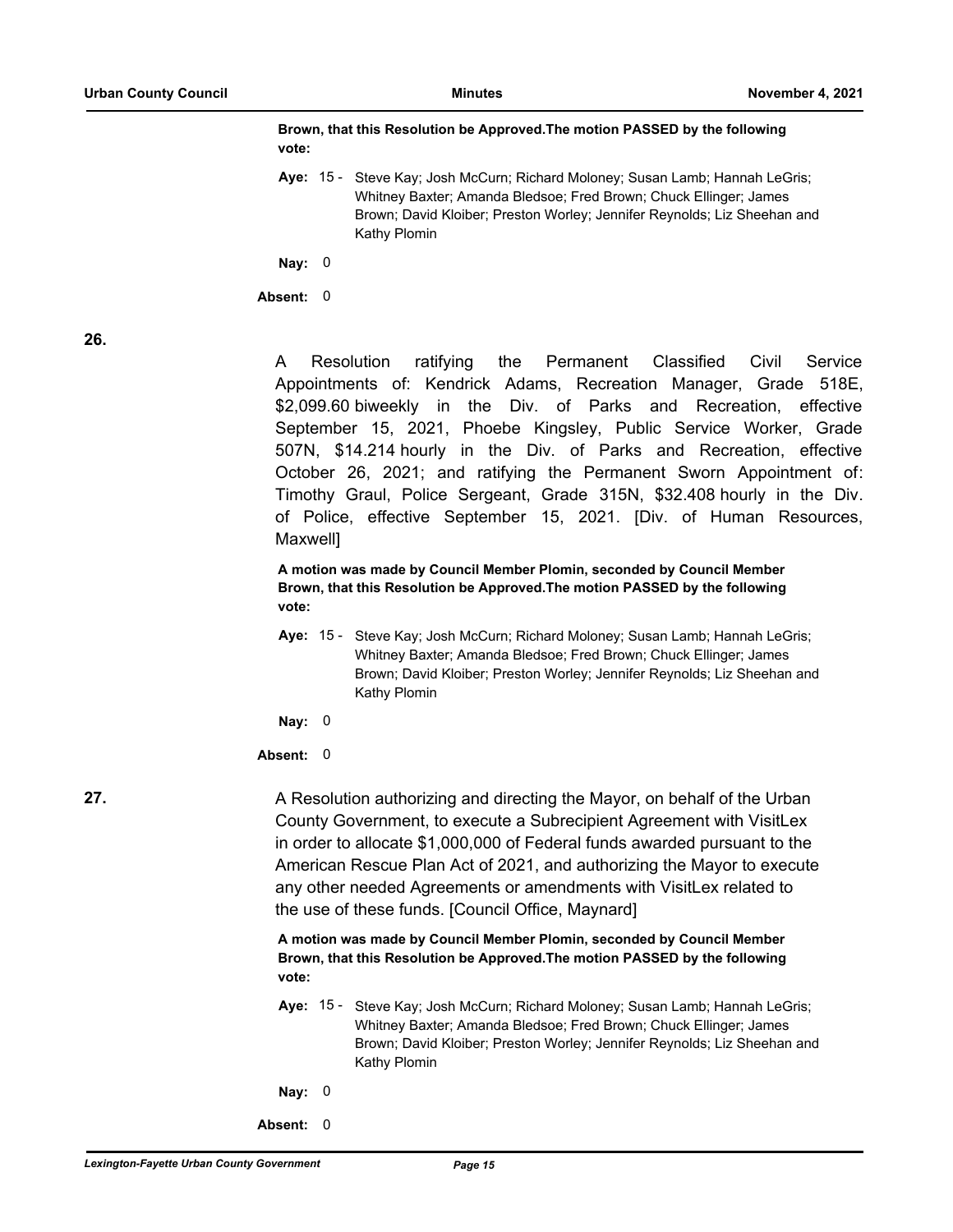**28.**

A Resolution authorizing and directing the Mayor, on behalf of the Urban County Government, to apply for a Broadband Deployment Grant with the Ky. Infrastructure Authority and in partnership with Spectrum Mid-America, LLC, for the provision of broadband to households in Fayette County, and to execute any related documents, and further authorizing payment in an amount not to exceed \$10,000 toward this project. [Council Office, Maynard]

**A motion was made by Council Member Plomin, seconded by Council Member Brown, that this Resolution be Approved.The motion PASSED by the following vote:**

Aye: 15 - Steve Kay; Josh McCurn; Richard Moloney; Susan Lamb; Hannah LeGris; Whitney Baxter; Amanda Bledsoe; Fred Brown; Chuck Ellinger; James Brown; David Kloiber; Preston Worley; Jennifer Reynolds; Liz Sheehan and Kathy Plomin

**Nay:** 0

**Absent:** 0

**29.**

A Resolution authorizing and directing the Mayor, on behalf of the Urban County Government, to execute an Agreement with Commonwealth of Ky.'s Dept. of Community Based Services, for certification of the Family Care Center as a vendor with the State-Funded Child Care Assistance Program, at no cost to the Urban County Government. [Div. of Family Services, Rodes]

**A motion was made by Council Member Plomin, seconded by Council Member Brown, that this Resolution be Approved.The motion PASSED by the following vote:**

Aye: 15 - Steve Kay; Josh McCurn; Richard Moloney; Susan Lamb; Hannah LeGris; Whitney Baxter; Amanda Bledsoe; Fred Brown; Chuck Ellinger; James Brown; David Kloiber; Preston Worley; Jennifer Reynolds; Liz Sheehan and Kathy Plomin

**Nay:** 0

**Absent:** 0

**30.** A Resolution authorizing and directing the Mayor, on behalf of the Urban County Government, to execute the second renewal of the Agreement with New Life Day Center, for the Litter Pickup Services with Panhandler Participation Program, at a cost not to exceed \$150,000. [Div. of Environmental Services, Carey]

> **A motion was made by Council Member Plomin, seconded by Council Member Brown, that this Resolution be Approved.The motion PASSED by the following**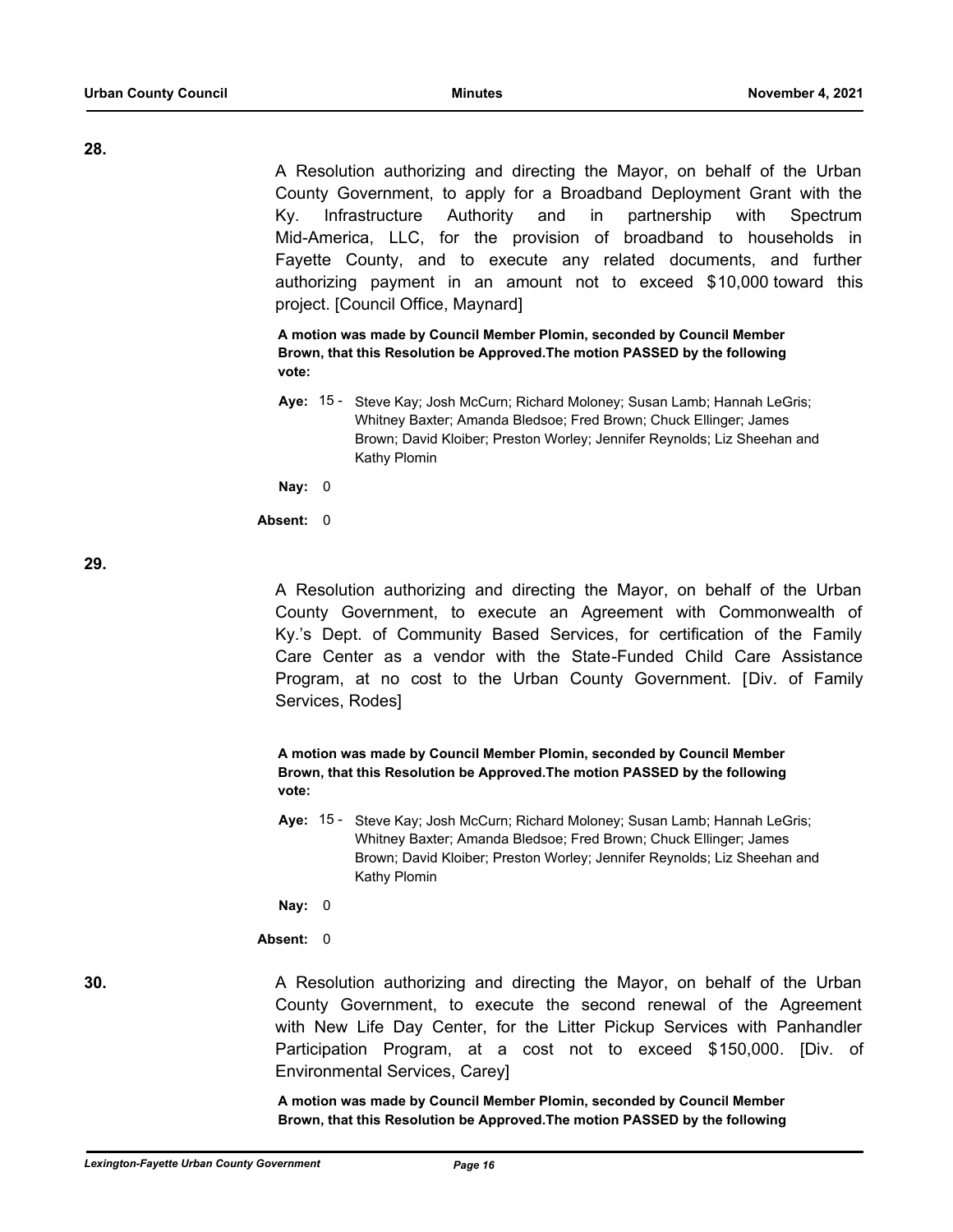#### **vote:**

Aye: 15 - Steve Kay; Josh McCurn; Richard Moloney; Susan Lamb; Hannah LeGris; Whitney Baxter; Amanda Bledsoe; Fred Brown; Chuck Ellinger; James Brown; David Kloiber; Preston Worley; Jennifer Reynolds; Liz Sheehan and Kathy Plomin

**Nay:** 0

#### **Absent:** 0

**31.** A Resolution authorizing the Div. of Fire and Emergency Services to purchase cardiac monitors from Zoll, a sole source provider, and authorizing the Mayor, on behalf of the Urban County Government, to execute any necessary Agreement with Zoll, related to the procurement, at a cost not to exceed \$191,147.31. [Div. of Fire and Emergency Services, Wells]

> **A motion was made by Council Member Plomin, seconded by Council Member Brown, that this Resolution be Approved.The motion PASSED by the following vote:**

Aye: 15 - Steve Kay; Josh McCurn; Richard Moloney; Susan Lamb; Hannah LeGris; Whitney Baxter; Amanda Bledsoe; Fred Brown; Chuck Ellinger; James Brown; David Kloiber; Preston Worley; Jennifer Reynolds; Liz Sheehan and Kathy Plomin

**Nay:** 0

#### **Absent:** 0

**32.** A Resolution authorizing the Mayor, on behalf of the Urban County Government, to execute a fourth renewal of the Agreement with Stantec Consulting Services, Inc., for continued program management services for the Sanitary Sewer Capacity Assurance Program required by the Consent Decree, at a cost estimated not to exceed \$329,370. [Div. of Water Quality, Martin]

> **A motion was made by Council Member Plomin, seconded by Council Member Brown, that this Resolution be Approved.The motion PASSED by the following vote:**

Aye: 15 - Steve Kay; Josh McCurn; Richard Moloney; Susan Lamb; Hannah LeGris; Whitney Baxter; Amanda Bledsoe; Fred Brown; Chuck Ellinger; James Brown; David Kloiber; Preston Worley; Jennifer Reynolds; Liz Sheehan and Kathy Plomin

**Nay:** 0

**Absent:** 0

**33.** A Resolution authorizing the Mayor, on behalf of the Urban County Government, to execute an Agreement (awarded pursuant to RFP No. 28-2021) with Strand Associates, Inc., for investigation and design services for the West Hickman Waste Water Treatment Plant RAS/WAS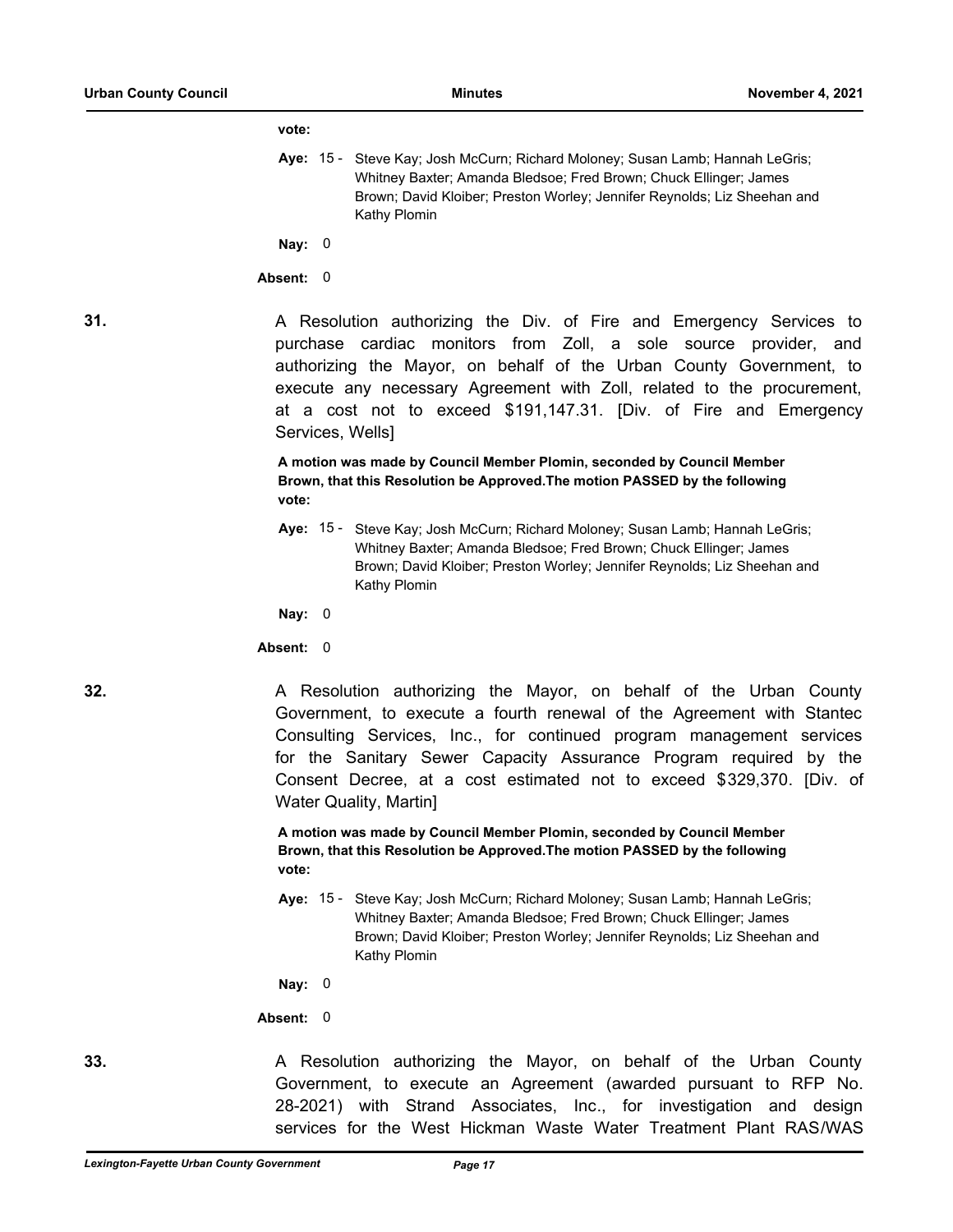Improvements Project, a Remedial Measures Project required by the Consent Decree, at a cost not to exceed \$179,000. [Div. of Water Quality, Martin]

**A motion was made by Council Member Plomin, seconded by Council Member Brown, that this Resolution be Approved.The motion PASSED by the following vote:**

Aye: 15 - Steve Kay; Josh McCurn; Richard Moloney; Susan Lamb; Hannah LeGris; Whitney Baxter; Amanda Bledsoe; Fred Brown; Chuck Ellinger; James Brown; David Kloiber; Preston Worley; Jennifer Reynolds; Liz Sheehan and Kathy Plomin

**Nay:** 0

### **Absent:** 0

**34.** A Resolution authorizing and directing the Mayor, on behalf of the Urban County Government, to execute a Supplemental Agreement No. 4 with Ky. Transportation Cabinet, for administration and inspection of Armstrong Mill Rd. Sidewalk Project, at a cost not to exceed \$ 299,400. [Div. of Engineering, Burton]

> **A motion was made by Council Member Plomin, seconded by Council Member Brown, that this Resolution be Approved.The motion PASSED by the following vote:**

Aye: 15 - Steve Kay; Josh McCurn; Richard Moloney; Susan Lamb; Hannah LeGris; Whitney Baxter; Amanda Bledsoe; Fred Brown; Chuck Ellinger; James Brown; David Kloiber; Preston Worley; Jennifer Reynolds; Liz Sheehan and Kathy Plomin

**Nay:** 0

**Absent:** 0

**35.** A Resolution authorizing and directing the Mayor, on behalf of the Urban County Government, to execute Contract Modification No. 8 to the Agreement with Gresham Smith and Partners for Construction Administrative Services related to the Town Branch Commons Corridor Project, at a cost not to exceed \$79,954. [Mayor's Office, Peacher]

> **A motion was made by Council Member Plomin, seconded by Council Member Brown, that this Resolution be Approved.The motion PASSED by the following vote:**

Aye: 14 - Steve Kay; Josh McCurn; Susan Lamb; Hannah LeGris; Whitney Baxter; Amanda Bledsoe; Fred Brown; Chuck Ellinger; James Brown; David Kloiber; Preston Worley; Jennifer Reynolds; Liz Sheehan and Kathy Plomin

**Nay:** 1 - Richard Moloney

**Absent:** 0

**36.** A Resolution authorizing and directing the Mayor, on behalf of the Urban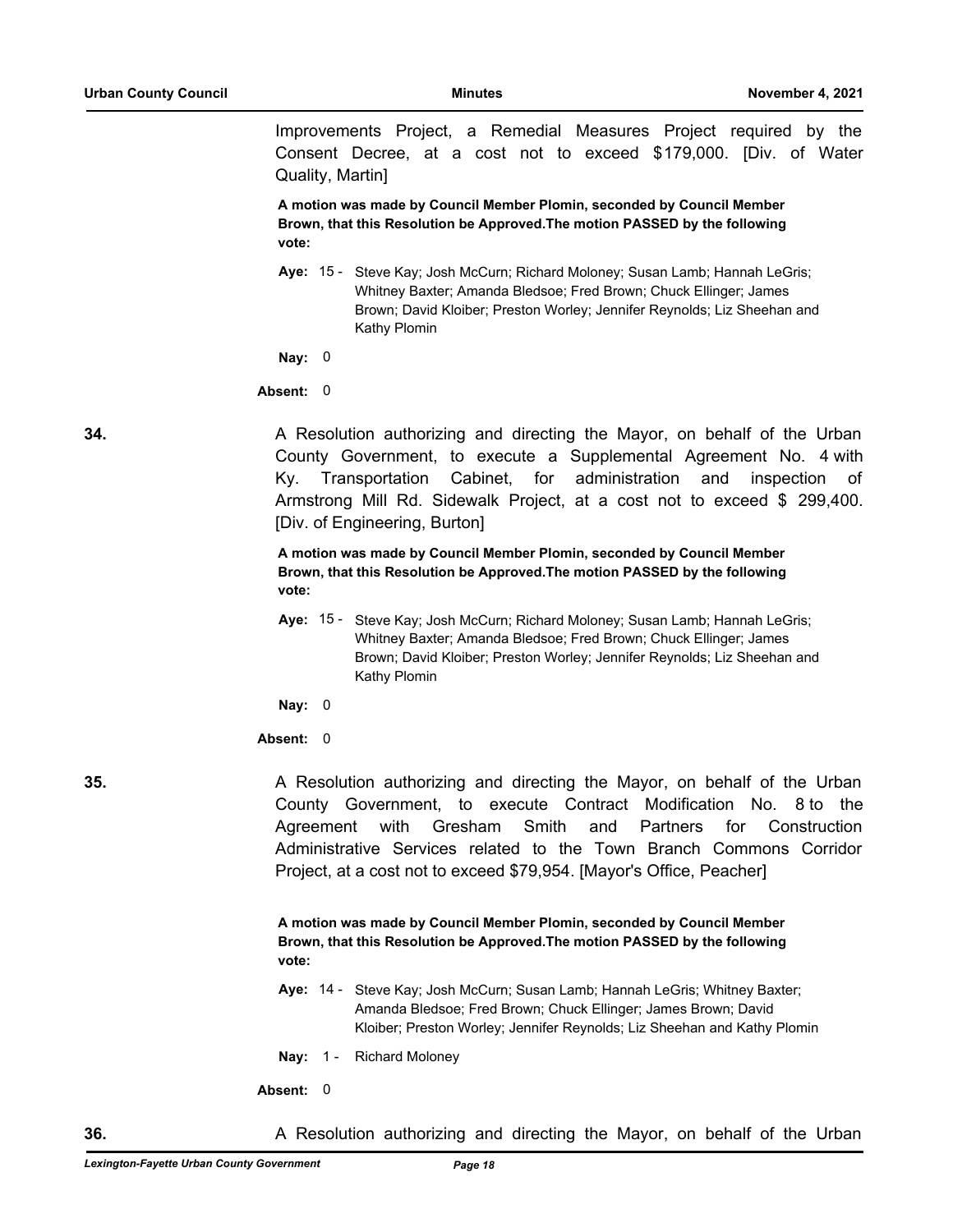County Government, to execute Change Order No. Three (3) to the Agreement with Pace Contracting, LLC, for the Town Branch Commons Corridor Construction Project Zones 1-4, increasing the contract price by \$1,042,942.57 and raising the total contract price from \$20,877,417.00 to \$21,920,359.57, pending approval from the Ky. Transportation Cabinet. [Mayor's Office, Peacher]

**A motion was made by Council Member Plomin, seconded by Council Member Brown, that this Resolution be Approved.The motion PASSED by the following vote:**

Aye: 15 - Steve Kay; Josh McCurn; Richard Moloney; Susan Lamb; Hannah LeGris; Whitney Baxter; Amanda Bledsoe; Fred Brown; Chuck Ellinger; James Brown; David Kloiber; Preston Worley; Jennifer Reynolds; Liz Sheehan and Kathy Plomin

**Nay:** 0

#### **Absent:** 0

**37.** A Resolution authorizing and directing the Mayor, on behalf of the Urban County Government, to accept a Grant from the U.S. Dept. of Justice (DOJ) under the Edward Byrne Memorial Justice Assistance Grant Program, which Grant funds are in the amount of \$153,791 in Federal funds, for the purchase of equipment and technology investments for the Div. of Police, the acceptance of which does not obligate the Urban County Government for the expenditure of funds, and authorizing the Mayor to transfer unencumbered funds within the Grant Budget. [Div. of Police, Weathers]

# **A motion was made by Council Member Plomin, seconded by Council Member Brown, that this Resolution be Approved.The motion PASSED by the following vote:**

Aye: 15 - Steve Kay; Josh McCurn; Richard Moloney; Susan Lamb; Hannah LeGris; Whitney Baxter; Amanda Bledsoe; Fred Brown; Chuck Ellinger; James Brown; David Kloiber; Preston Worley; Jennifer Reynolds; Liz Sheehan and Kathy Plomin

**Nay:** 0

**Absent:** 0

**38.** A Resolution accepting the Collective Bargaining Agreement by and between the Lexington-Fayette Urban County Government and Bluegrass Fraternal Order of Police, Lodge No. 4, Police Officers and Sergeants Unit. [Dept. of Law, Speckert]

> **A motion was made by Council Member Plomin, seconded by Council Member Brown, that this Resolution be Approved.The motion PASSED by the following vote:**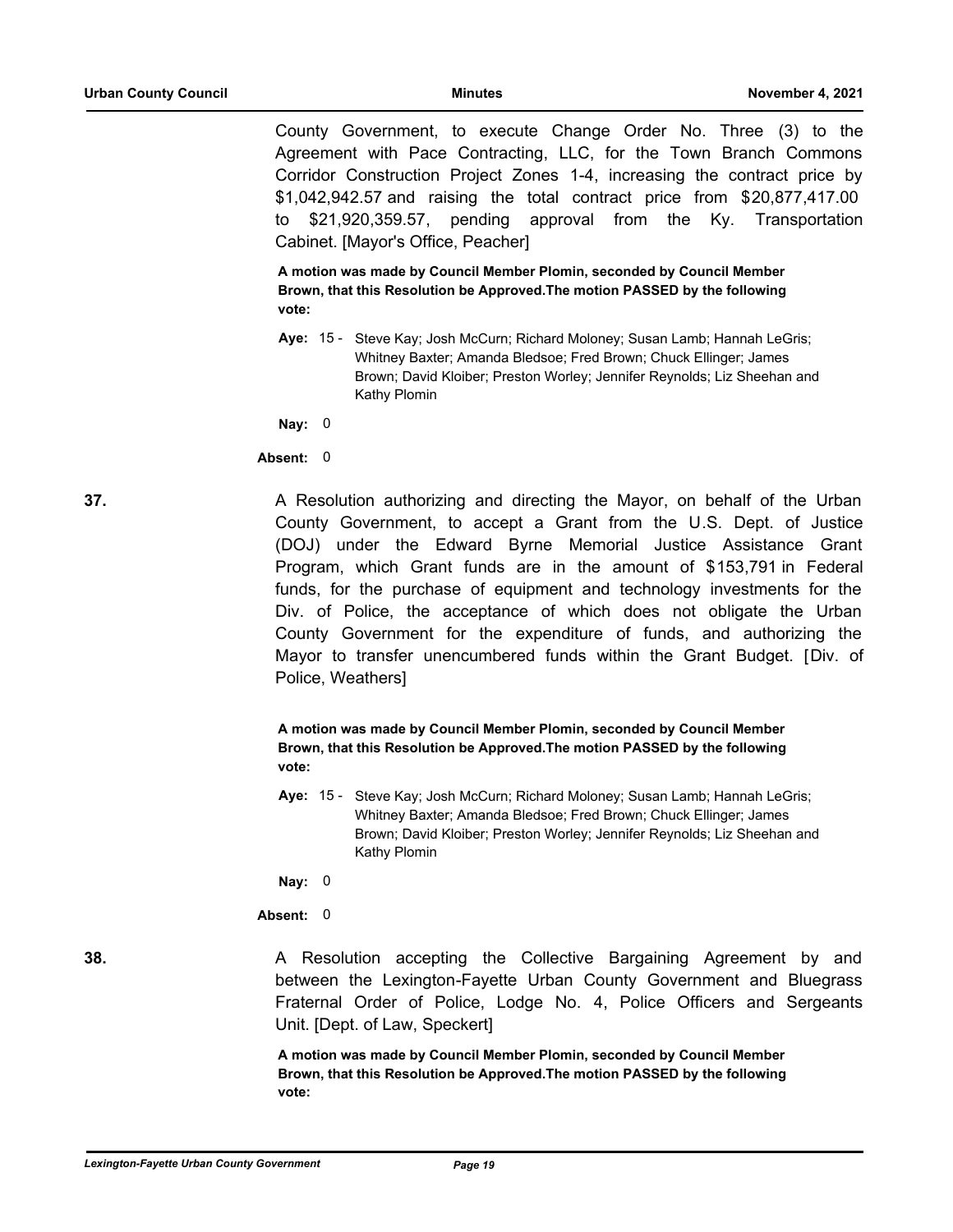|     |                                                                                                                                                                                                                                                                                                                                                                                      |  | Aye: 15 - Steve Kay; Josh McCurn; Richard Moloney; Susan Lamb; Hannah LeGris;<br>Whitney Baxter; Amanda Bledsoe; Fred Brown; Chuck Ellinger; James<br>Brown; David Kloiber; Preston Worley; Jennifer Reynolds; Liz Sheehan and<br>Kathy Plomin |  |
|-----|--------------------------------------------------------------------------------------------------------------------------------------------------------------------------------------------------------------------------------------------------------------------------------------------------------------------------------------------------------------------------------------|--|------------------------------------------------------------------------------------------------------------------------------------------------------------------------------------------------------------------------------------------------|--|
|     | Nay: $0$                                                                                                                                                                                                                                                                                                                                                                             |  |                                                                                                                                                                                                                                                |  |
|     | Absent: 0                                                                                                                                                                                                                                                                                                                                                                            |  |                                                                                                                                                                                                                                                |  |
| 39. | A Resolution authorizing and directing the Mayor, on behalf of the Urban<br>County Government, to execute Agreements with Lady Veterans<br>Connect, Inc. (\$1,200), Greenhouse17, Inc. (\$2,300), and Lexington<br>Leadership Foundation, Urban Impact (\$350), for the Office of the Urban<br>County Council, at a cost not to exceed the sums stated. [Council Office,<br>Maynard] |  |                                                                                                                                                                                                                                                |  |
|     |                                                                                                                                                                                                                                                                                                                                                                                      |  | A motion was made by Council Member Plomin, seconded by Council Member                                                                                                                                                                         |  |

**Brown, that this Resolution be Approved.The motion PASSED by the following vote:**

Aye: 15 - Steve Kay; Josh McCurn; Richard Moloney; Susan Lamb; Hannah LeGris; Whitney Baxter; Amanda Bledsoe; Fred Brown; Chuck Ellinger; James Brown; David Kloiber; Preston Worley; Jennifer Reynolds; Liz Sheehan and Kathy Plomin

**Nay:** 0

**Absent:** 0

# **VIII. Resolutions – First Reading**

| ×<br>۰.<br>M.<br>۰. |  |
|---------------------|--|
|                     |  |

**40.** A Resolution accepting the bid of Dugan & Meyers, LLC, in the amount of \$4,336,000, for Town Branch Scum Facility Construction, for the Div. of Water Quality, and authorizing the Mayor, on behalf of the Lexington-Fayette Urban County Government, to execute an Agreement with Dugan & Meyers, LLC, related to the bid. (2 Bids, Low) [Martin]

**Received First Reading to the Urban County Council due back on 11/18/2021**

**41.** A Resolution ratifying the Permanent Classified Civil Service Appointments of: Michael Hauserman, Code Enforcement Officer, Grade 516N, \$22.701 hourly in the Div. of Code Enforcement, effective November 3, 2021, and Nicholas Clouse, Vehicle & Equipment Technician, Grade 514N, \$19.054 hourly in the Div. of Facilities and Fleet Management, effective November 10, 2021. [Div. of Human Resources, Maxwell]

**Received First Reading to the Urban County Council due back on 11/18/2021**

**42.** A Resolution authorizing and directing the Mayor, on behalf of the Urban County Government, to execute the Second Amendment to the Purchase of Services Agreements with Community Action Council of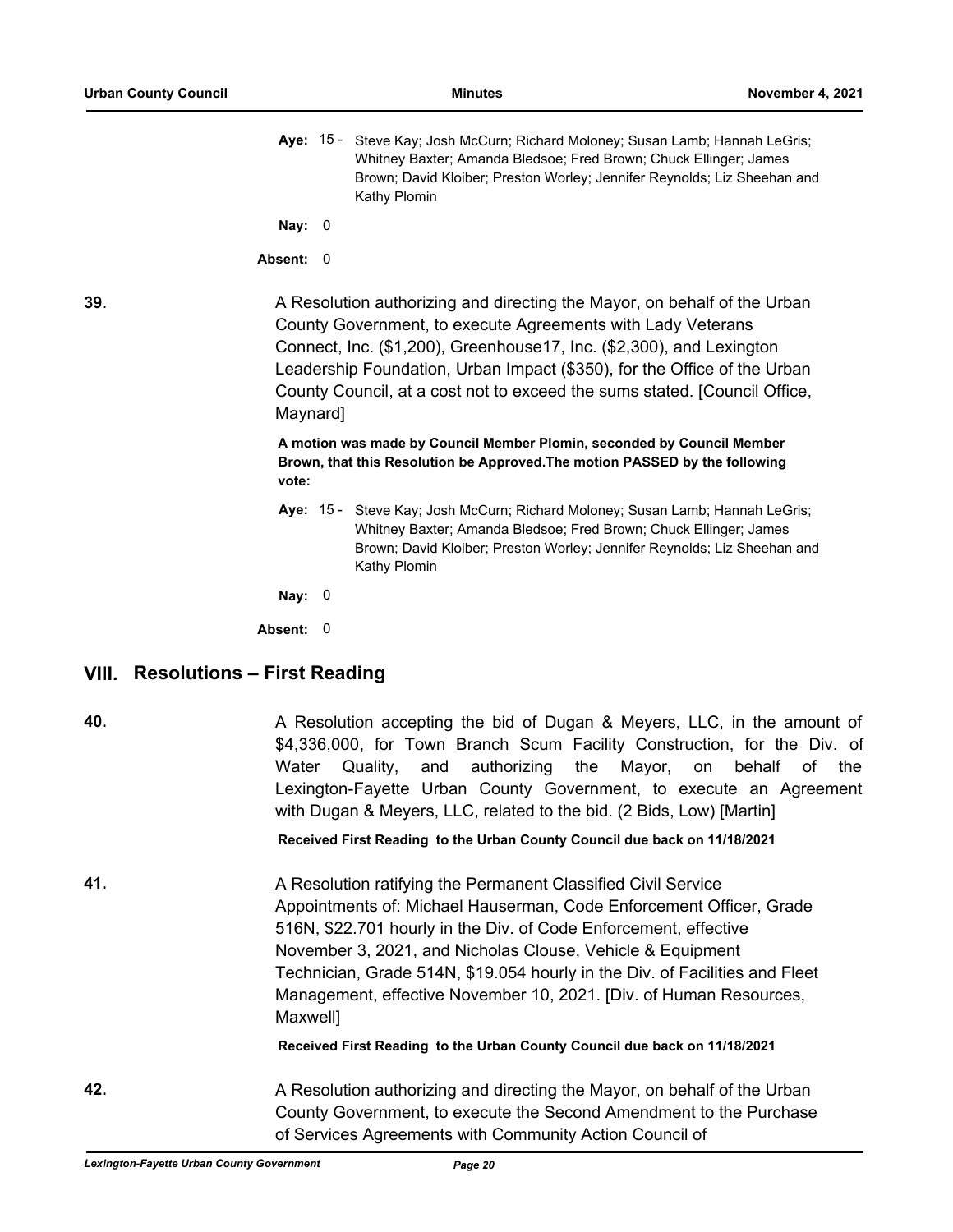| <b>Urban County Council</b>                                                                                                                                                                                                                                                                                                                                                                                 | <b>Minutes</b>                                                                                                                                                                                                                                                                                                                  | November 4, 2021 |  |  |  |
|-------------------------------------------------------------------------------------------------------------------------------------------------------------------------------------------------------------------------------------------------------------------------------------------------------------------------------------------------------------------------------------------------------------|---------------------------------------------------------------------------------------------------------------------------------------------------------------------------------------------------------------------------------------------------------------------------------------------------------------------------------|------------------|--|--|--|
|                                                                                                                                                                                                                                                                                                                                                                                                             | Lexington-Fayette, Bourbon, Harrison, and Nicholas Counties, Inc. for<br>workforce development services, reducing the Contract amount to<br>\$20,000 for FY 2022. [Mayor's Office, Dickinson]                                                                                                                                   |                  |  |  |  |
|                                                                                                                                                                                                                                                                                                                                                                                                             | Received First Reading to the Urban County Council due back on 11/18/2021                                                                                                                                                                                                                                                       |                  |  |  |  |
| 43.                                                                                                                                                                                                                                                                                                                                                                                                         | A Resolution authorizing and directing the Mayor, on behalf of the<br>Lexington-Fayette Urban County Government, to execute an Agreement<br>with Norfolk Southern Corporation, for a Railroad Safety Project at<br>Waveland Museum Lane, at no cost to the Urban County Government.<br>[Div. of Engineering, Burton]            |                  |  |  |  |
|                                                                                                                                                                                                                                                                                                                                                                                                             | Received First Reading to the Urban County Council due back on 11/18/2021                                                                                                                                                                                                                                                       |                  |  |  |  |
| 44.                                                                                                                                                                                                                                                                                                                                                                                                         | A Resolution authorizing the Mayor, on behalf of the Lexington-Fayette<br>Urban County Government, to accept a proposal from Element Design, to<br>design six (6) sports courts, and to execute any necessary documents<br>related to this project, at a cost not to exceed \$36,200. [Div. of Parks and<br>Recreation, Conrad] |                  |  |  |  |
|                                                                                                                                                                                                                                                                                                                                                                                                             | Received First Reading to the Urban County Council due back on 11/4/2021                                                                                                                                                                                                                                                        |                  |  |  |  |
|                                                                                                                                                                                                                                                                                                                                                                                                             | A motion was made by Council Member Susan Lamb, seconded by Council<br>Member Josh McCurn, that this Resolution be Suspended Rules for Second<br>Reading. The motion PASSED by unanimous vote.                                                                                                                                  |                  |  |  |  |
|                                                                                                                                                                                                                                                                                                                                                                                                             | A motion was made by Council Member LeGris, seconded by Council Member<br>Kay, that this Resolution be Approved. The motion PASSED by the following<br>vote:                                                                                                                                                                    |                  |  |  |  |
|                                                                                                                                                                                                                                                                                                                                                                                                             | Aye: 14 - Steve Kay; Josh McCurn; Richard Moloney; Susan Lamb; Hannah LeGris;<br>Whitney Baxter; Amanda Bledsoe; Fred Brown; Chuck Ellinger; James<br>Brown; David Kloiber; Jennifer Reynolds; Liz Sheehan and Kathy Plomin                                                                                                     |                  |  |  |  |
|                                                                                                                                                                                                                                                                                                                                                                                                             | Nay: $0$                                                                                                                                                                                                                                                                                                                        |                  |  |  |  |
|                                                                                                                                                                                                                                                                                                                                                                                                             | Absent: 1 - Preston Worley                                                                                                                                                                                                                                                                                                      |                  |  |  |  |
| 45.<br>A Resolution authorizing the Mayor, on behalf of the Urban County<br>Government, to execute an amendment to the Flexible Spending Benefits<br>Plan with Chard, Snyder & Associates, Inc. in order to comply with the<br>CARES Act of 2020, the Consolidated Appropriations Act (2021), and<br>the American Rescue Plan Act, effective upon passage of Council. [Div.<br>of Human Resources, Maxwell] |                                                                                                                                                                                                                                                                                                                                 |                  |  |  |  |
|                                                                                                                                                                                                                                                                                                                                                                                                             | Received First Reading to the Urban County Council due back on 11/18/2021                                                                                                                                                                                                                                                       |                  |  |  |  |
| 46.                                                                                                                                                                                                                                                                                                                                                                                                         | A Resolution authorizing the Mayor, on behalf of the Urban County                                                                                                                                                                                                                                                               |                  |  |  |  |
|                                                                                                                                                                                                                                                                                                                                                                                                             | Government, to execute a Partial Release of Easement, releasing a<br>portion of a sanitary sewer easement on the property located at 3891                                                                                                                                                                                       |                  |  |  |  |

Real Quiet Lane. [Div. of Water Quality, Martin]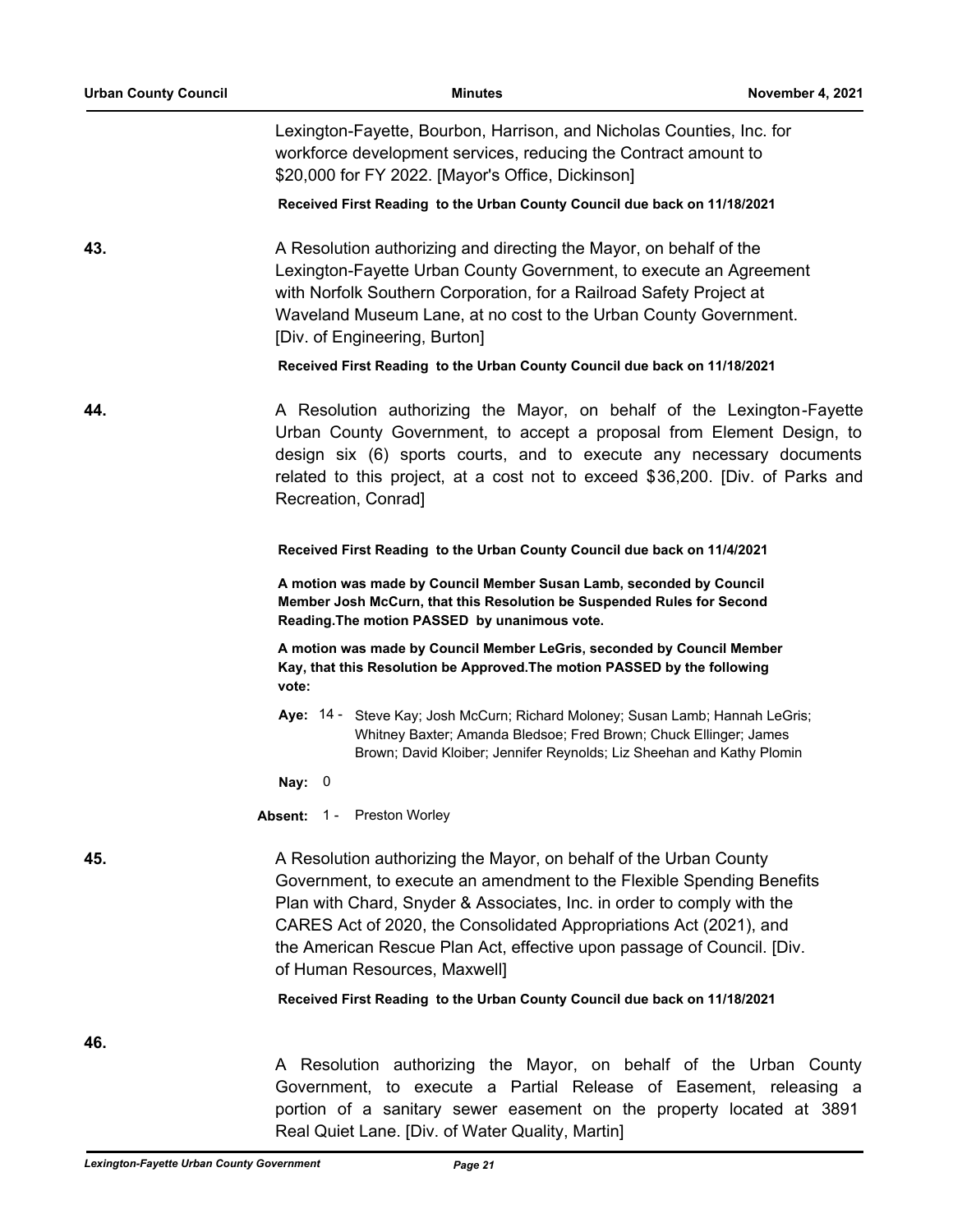#### **Received First Reading to the Urban County Council due back on 11/18/2021**

**47.** A Resolution authorizing the Mayor, on behalf of the Urban County Government, to execute a Partial Release of Easement, releasing a portion of a sanitary sewer easement on the property located at 3875 Real Quiet Lane. [Div. of Water Quality, Martin]

## **Received First Reading to the Urban County Council due back on 11/18/2021**

**48.** A Resolution authorizing the Mayor, on behalf of the Lexington-Fayette Urban County Government, to execute Supplemental Agreement No. 2 with the Ky. Transportation Cabinet, for project management staff of Mercer Rd. at Greendale Rd. Turn Lanes Project, at a cost not to exceed \$126,953. [Div. of Engineering, Burton]

# **Received First Reading to the Urban County Council due back on 11/18/2021**

**49.** A Resolution authorizing the Mayor, on behalf of the Lexington-Fayette Urban County Government, to execute a second Amendment to the Agreement with Community Action Council providing non-congregate shelter services in order to shift funding from one eligible expense to another, and further authorizing the Mayor to execute any other amendments that authorize the shifting of funds already Budgeted. [Div. of Grants and Special Programs, Lanter]

# **Received First Reading to the Urban County Council due back on 11/18/2021**

**50.** A Resolution authorizing and directing the Mayor, on behalf of the Urban County Government, to execute Change Order No. One (1) to the Agreement with E.C. Matthews Co., Inc., for the Woodland Park Restroom Building, increasing the Contract price by \$147,600 and raising the total Contract price from \$379,950 to \$527,550. [Div. of Parks and Recreation, Conrad]

> **A motion was made that this Resolution be Received First Reading.and sent to the Urban County Council to return on 11/4/2021.The motion PASSED by unanimous vote.**

**A motion was made by Council Member Hannah LeGris, seconded by Council Member Kathy Plomin, that this Resolution be Suspended Rules for Second Reading.The motion PASSED by unanimous vote.**

**A motion was made by Council Member LeGris, seconded by Council Member Kay, that this Resolution be Approved.The motion PASSED by the following vote:**

Aye: 14 - Steve Kay; Josh McCurn; Richard Moloney; Susan Lamb; Hannah LeGris; Whitney Baxter; Amanda Bledsoe; Fred Brown; Chuck Ellinger; James Brown; David Kloiber; Jennifer Reynolds; Liz Sheehan and Kathy Plomin

**Nay:** 0

**Absent:** 1 - Preston Worley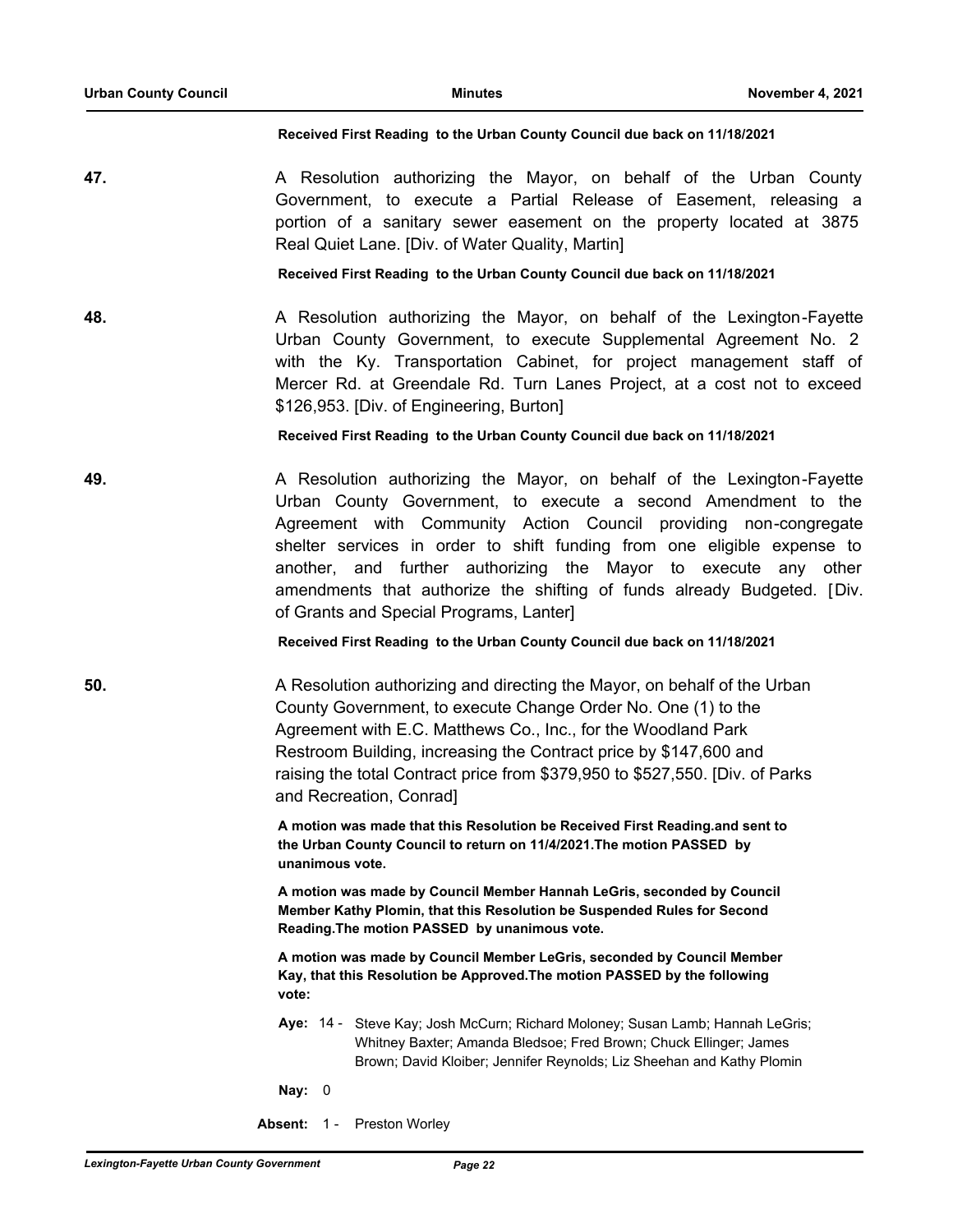**51.** A Resolution authorizing and directing the Mayor, on behalf of the Urban County Government, to execute Agreements with Greenhouse17, Inc. (\$1,000), and Salvation Army (\$1,900), for the Office of the Urban County Council, at a cost not to exceed the sums stated. [Council Office, Maynard]

**Received First Reading to the Urban County Council due back on 11/18/2021**

**52. A Resolution authorizing and directing the Mayor or her designee, on** behalf of the Urban County Government, to execute any necessary Agreements with the respective bargaining units for the Divs. of Police, Fire and Emergency Services, and Community Corrections, to ensure that sworn employees covered by the respective bargaining Agreements receive a one-time pay supplement of \$5,000 each (ARPA funds) at the same time as the full time non-bargaining employees (anticipated date of distribution December 17, 2021). [Council Office, Maynard]

**Received First Reading to the Urban County Council due back on 11/18/2021**

**53.** A Resolution authorizing and directing the Mayor or her designee, on behalf of the Urban County Government, to execute any necessary Agreements with the respective bargaining units for the Divs. of Police, Fire and Emergency Services, and Community Corrections, to ensure that sworn employees covered by the respective bargaining Agreements, similarly to classified (non-bargaining) employees, receive Juneteenth Independence Day (June 19th) and Veterans Day (November 11th) as holidays beginning in calendar year 2022. [Council Office, Maynard]

**Received First Reading to the Urban County Council due back on 11/18/2021**

**54. A** Resolution initiating for Planning Commission review and recommendation a Zoning Ordinance Text Amendment to allow barber shops and beauty parlors in the definition of a Home-based business. [Council Office, Maynard]

### **Received First Reading to the Urban County Council due back on 11/18/2021**

# **IX. Communications From the Mayor**

- (1) Recommending the appointment of Mathew Henderson to the Administrative Hearing Board with a term expiring July 1, 2024;
- (2) Recommending the reappointments of Dougie Allen, Owner/ Designee Hospitality Entertainment Representative, Clay Angelucci, Owner/ Designee Office Representative, Bryanna Carroll, Owner/ Designee of a Parking Facility Representative, Scott Davidson, Owner/ Designee Office Representative, James Frazier, Owner/ Designee Office Representative, Mary Quinn Ramer, Tenant Representing Owners, to the Downtown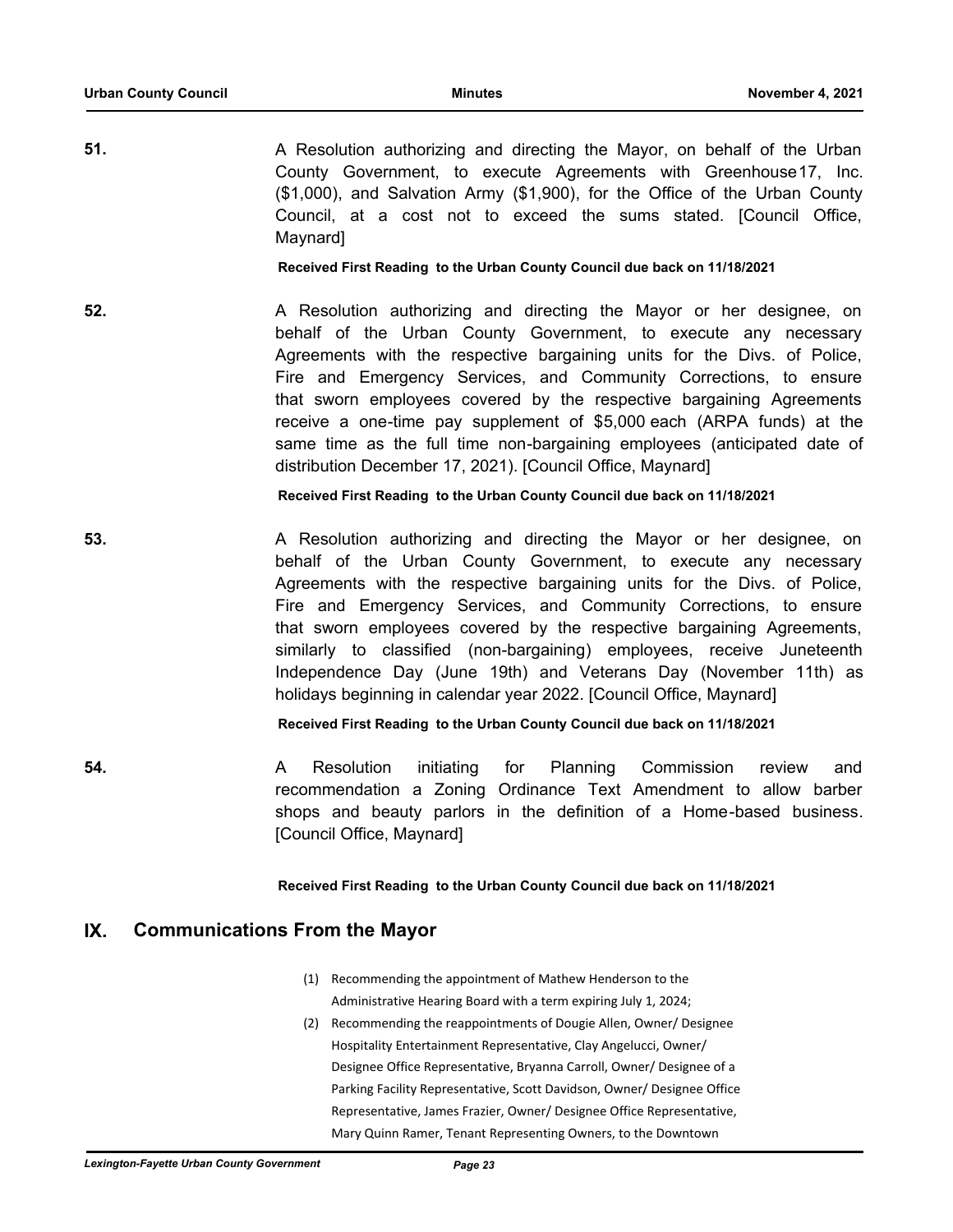Lexington Management District Board of Directors all with terms expiring December 1, 2025;

- (3) Recommending the reappointment of Jordan Parker, Financial/ Bank Industry Representative, to the Economic Development Investment Board with a term expiring March 1, 2025;
- (4) Recommending the appointment of Gaines Brown, District 6 Resident, to the Environmental Commission with a term expiring November 1, 2025;
- (5) Recommending the appointment of Gail Bartilow, filling the unexpired term of Chad Walker, to the Homelessness Prevention and Intervention Board with a term expiring October 1, 2023;
- (6) Recommending the reappointment of Daryl Smith to the Industrial Authority Board with a term expiring December 1, 2025; and,
- (7) Recommending the reappointment of Barbara Fischer to the Social Services Advisory with a term expiring September 1, 2025.

**A motion was made by Council Member Steve Kay, seconded by Council Member Liz Sheehan, that this Communication be Approved.The motion PASSED by majority vote (Council Member PReston Worley was absent).**

# **X. Communications From the Mayor (For Information Only)**

- (1) Probationary Classified Civil Service Appointment of Sara Burd, Administrative Specialist Sr., Grade 516N, \$21.250 hourly in the Div. of Emergency Management, effective November 8, 2021;
- (2) Probationary Classified Civil Service Appointment of William Whitlock, Skilled Trades Worker Sr., Grade 517N, \$26.000 hourly in the Div. of Community Corrections, effective November 8, 2021;
- (3) Probationary Classified Civil Service Appointment of Hannah Brosnan, Program Specialist, Grade 513E, \$1,391.20 biweekly in the Dept. of Social Services, effective November 22, 2021;
- (4) Probationary Classified Civil Service Appointment of Jessica Ledford, Social Worker, Grade 516E, \$1,632.00 biweekly in the Div. of Community & Resident Services, effective December 6, 2021;
- (5) Probationary Classified Civil Service Appointment of Alonda McDermott, Social Worker, Grade 516E, \$1,798.48 biweekly in the Div. of Community & Resident Services, effective November 22, 2021;
- (6) Probationary Classified Civil Service Appointment of Angenia Morning, Child Care Program Aide, Grade 508N, \$13.864 hourly in the Div. of Family Services, effective November 22, 2021;
- (7) Probationary Classified Civil Service Appointment of Abigail Kerins, Technical Specialist, Grade 515N, \$21.600 hourly in the Div. of Parks and Recreation, effective November 8, 2021;
- (8) Probationary Classified Civil Service Appointment of Shauna O'Brien, Financial Coordinator, Grade 516N, \$22.481 hourly in the Div. of Grants and Special Programs, effective November 1, 2021;
- (9) Sworn Reinstatement Appointment of Megan Morlock, Corrections Officer, Grade 110N, \$16.869 hourly in the Div. of Community Corrections,